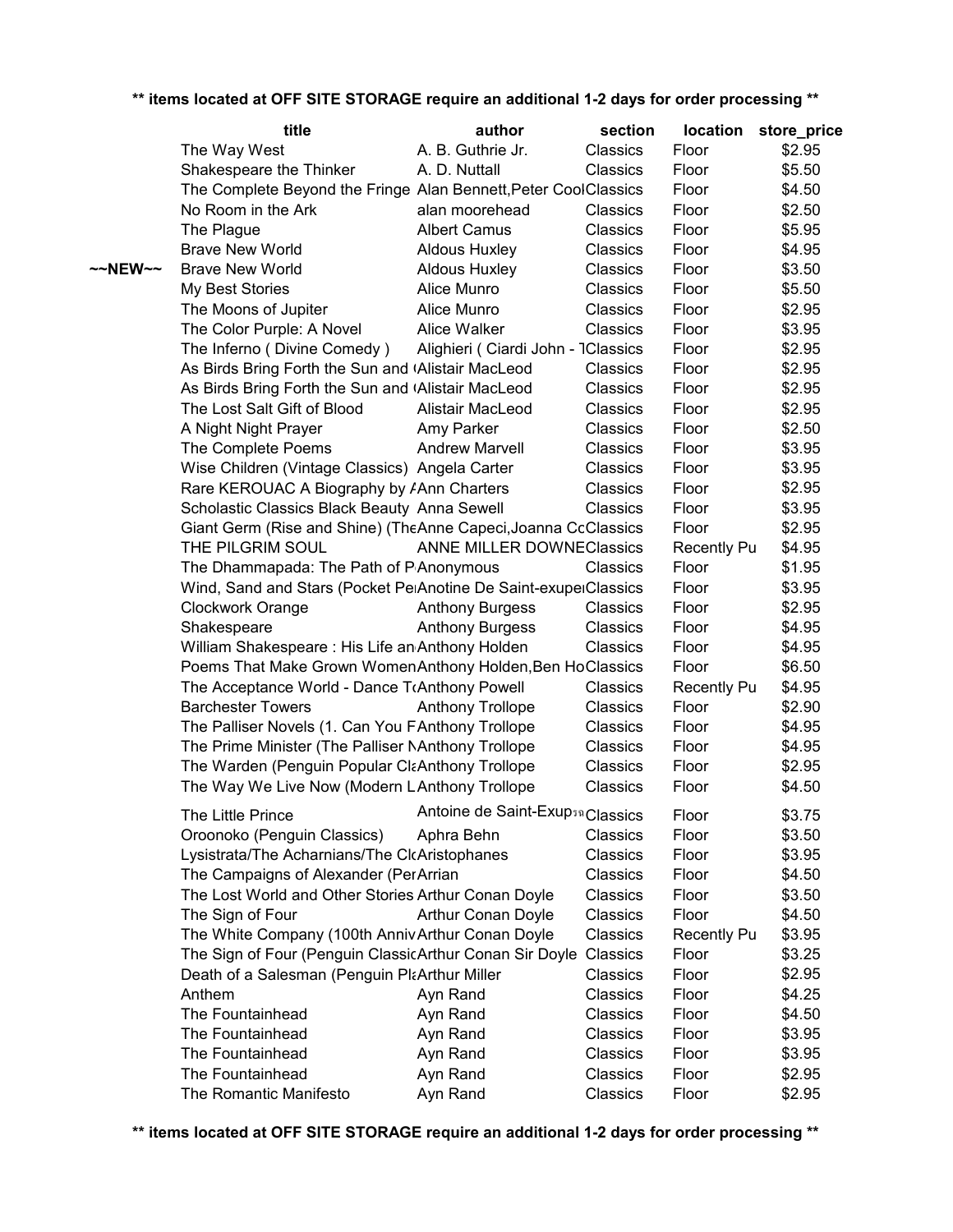| We the Living                                                        | Ayn Rand                                 | Classics | Floor              | \$2.95 |
|----------------------------------------------------------------------|------------------------------------------|----------|--------------------|--------|
| Who Has Seen the Wind                                                | <b>Barbara Coles Notes StaClassics</b>   |          | Floor              | \$2.25 |
| High Tide in Tucson: Essays from Barbara Kingsolver                  |                                          | Classics | Floor              | \$4.50 |
| <b>Spend Thrifts</b>                                                 | <b>Benito Perez Galdos</b>               | Classics | <b>Recently Pu</b> | \$4.95 |
| The House on the Point: A TributeBenjamin Hoff                       |                                          | Classics | Floor              | \$4.95 |
| The Fixer: A Novel (FSG Classics) Bernard Malamud                    |                                          | Classics | Floor              | \$2.95 |
| Joyce Images                                                         | Bob Cato, Greg Vitiello                  | Classics | Floor              | \$6.75 |
| 1958 DOCTOR ZHIVAGO BORIS BORIS PASTERNAK                            |                                          | Classics | Floor              | \$5.95 |
| Doctor Zhivago (Vintage InternatioBoris Pasternak                    |                                          | Classics | Floor              | \$4.15 |
| The English Poems of George HeiC A Patrides                          |                                          | Classics | Floor              | \$3.95 |
| The Abolition of Man                                                 | C S Lewis                                | Classics | Floor              | \$3.95 |
| The Monad 1920 [Leather Bound] C W Leadbeater                        |                                          | Classics | <b>Recently Pu</b> | \$4.95 |
| The Norton Introduction to LiteratuCarl E. Bain, J. Paul HunClassics |                                          |          | Floor              | \$4.95 |
| The Heart is a Lonely Hunter                                         | <b>Carson McCullers</b>                  | Classics | <b>Recently Pu</b> | \$4.95 |
| Dombey and Son (Penguin Englis Charles Dickens                       |                                          | Classics | Floor              | \$3.95 |
| <b>Great Expectations (English LibrarCharles Dickens</b>             |                                          | Classics | Floor              | \$3.25 |
| <b>Hard Times</b>                                                    | <b>Charles Dickens</b>                   | Classics | Floor              | \$3.95 |
| <b>Hard Times</b>                                                    | <b>Charles Dickens</b>                   | Classics | Floor              | \$2.95 |
| Neighbours unknown                                                   | Charles G. D. Roberts                    | Classics | <b>Recently Pu</b> | \$4.95 |
| The Lodger Shakespeare: His LifeCharles Nicholl                      |                                          | Classics | Floor              | \$6.50 |
| Jane Eyre (Coles Notes)                                              | <b>Charlotte Bronte</b>                  | Classics | Floor              | \$2.50 |
| Villette                                                             | <b>Charlotte Bronte</b>                  | Classics | Floor              | \$3.95 |
| Jane Eyre (Bront sw Sisters)                                         | <b>Charlotte Brontsw</b>                 | Classics | Floor              | \$4.50 |
| The Old Manor House (Broadview Charlotte Smith                       |                                          | Classics | Floor              | \$4.50 |
| Anne Frank and Me                                                    | <b>Cherie Bennett, Jeff GottClassics</b> |          | Floor              | \$3.95 |
| <b>Skeptics and True Believers</b>                                   | Chet Raymo                               | Classics | Floor              | \$4.50 |
| Walks in Oscar Wilde's London                                        | <b>Choral Pepper</b>                     | Classics | Floor              | \$4.95 |
| The Saxon and Norman Kings (BriChristopher Brooke                    |                                          | Classics | Floor              | \$3.00 |
| A Single Man                                                         | Christopher Isherwood                    | Classics | Floor              | \$2.95 |
| The Tragical History of Doctor Fat Christopher Marlowe               |                                          | Classics | Floor              | \$3.95 |
| Arthurian Romances (Penguin ClaChrsatien de Troyes                   |                                          | Classics | Floor              | \$4.50 |
| Diana of Dobson's                                                    | <b>Cicely Hamilton</b>                   | Classics | Floor              | \$3.95 |
| Emma Brown: A Novel From the LClare Boylan, Charlotte EClassics      |                                          |          | Floor              | \$5.95 |
| To Kill a Mockingbird                                                | Coles Notes Staff, Harp Classics         |          | Floor              | \$1.50 |
| Mortal Coil And Other Stories                                        | D H Lawrence                             | Classics | Floor              | \$2.95 |
| The Trespasser (Penguin Books ND. H Lawrence                         |                                          | Classics | Floor              | \$2.95 |
| Aaron's Rod                                                          | D. H. Lawrence                           | Classics | Floor              | \$2.95 |
| D. H. Lawrence: The Complete ShD. H. Lawrence                        |                                          | Classics | Floor              | \$3.50 |
| Selected Stories (Penguin ClassicD. H. Lawrence                      |                                          | Classics | Floor              | \$4.50 |
| The Ladybird / The Fox / The Capt D. H. Lawrence                     |                                          | Classics | Floor              | \$2.95 |
| The Portable D. H. Lawrence (VikiD. H. Lawrence                      |                                          | Classics | Floor              | \$4.50 |
| The Prussian Officer and Other StD. H. Lawrence                      |                                          | Classics | Floor              | \$3.95 |
| The Rainbow: Cambridge Lawren(D. H. Lawrence                         |                                          | Classics | Floor              | \$3.95 |
| Women in Love                                                        | D. H. Lawrence                           | Classics | Floor              | \$4.05 |
| Women in Love (Golden Classics) D. H. Lawrence                       |                                          | Classics | Floor              | \$2.95 |
| Women in Love (Wordsworth ClasD. H. Lawrence                         |                                          | Classics | Floor              | \$3.95 |
| Women in Love: Cambridge Lawr(D. H. Lawrence, Mark KiıClassics       |                                          |          | Floor              | \$4.95 |
| St. Mawr & The Man Who Died                                          | D.H. Lawrence                            | Classics | Floor              | \$2.95 |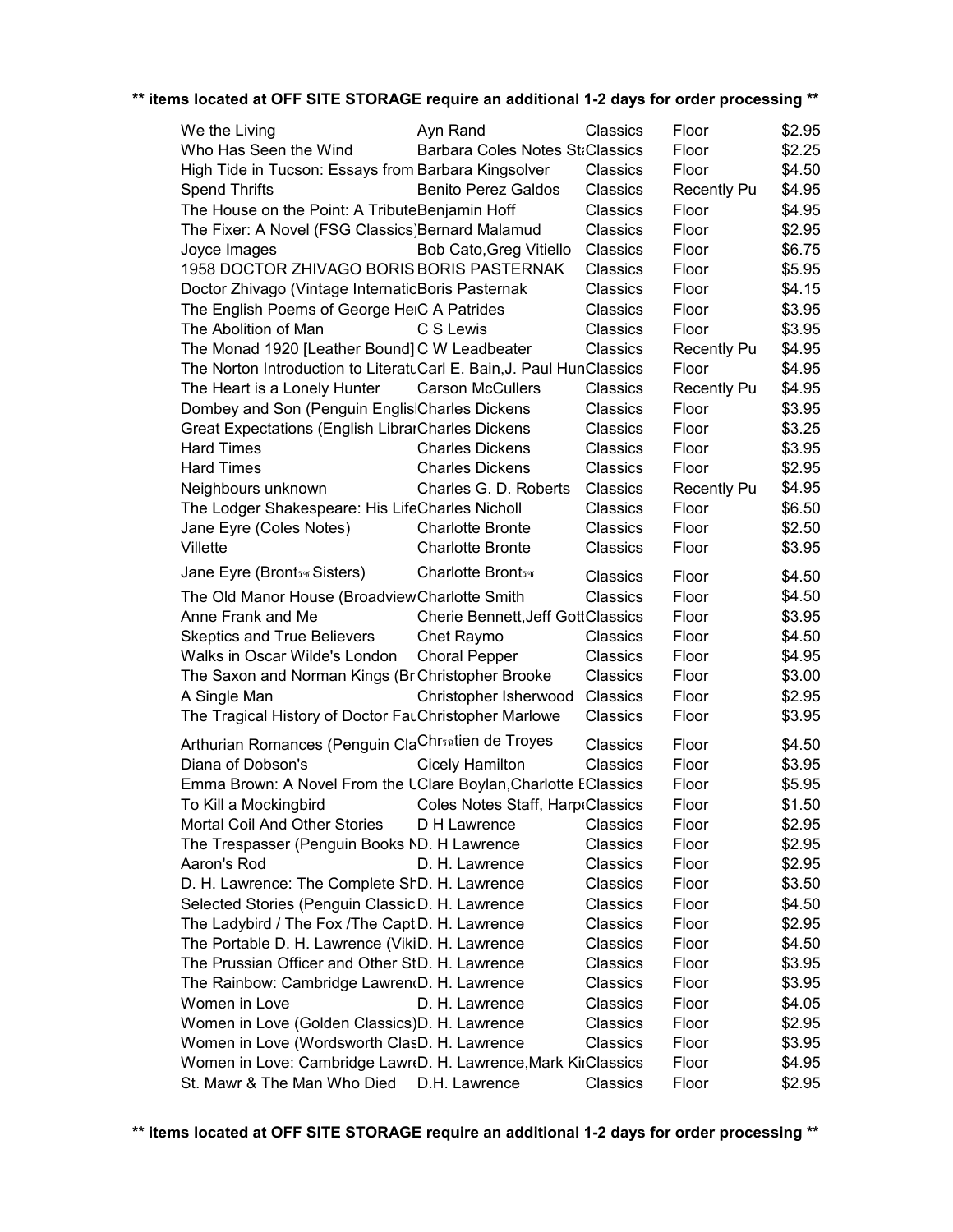|  | ** items located at OFF SITE STORAGE require an additional 1-2 days for order processing ** |  |  |  |
|--|---------------------------------------------------------------------------------------------|--|--|--|

|         | Women in Love                                                      | D.H. Lawrence                   | Classics        | Floor              | \$3.95 |
|---------|--------------------------------------------------------------------|---------------------------------|-----------------|--------------------|--------|
|         | <b>Moll Flanders</b>                                               | Daniel Defoe                    | <b>Classics</b> | Floor              | \$4.50 |
|         | <b>Moll Flanders</b>                                               | Daniel Defoe                    | Classics        | Floor              | \$2.95 |
|         | Moll Flanders (Norton Critical EditiDaniel Defoe                   |                                 | Classics        | Floor              | \$4.50 |
|         | Robinson Crusoe                                                    | Daniel Defoe                    | Classics        | Floor              | \$4.50 |
|         | Robinson Crusoe (Wordsworth Cl:Daniel Defoe                        |                                 | Classics        | Floor              | \$2.95 |
|         | The Fortunes and Misfortunes of tDaniel Defoe                      |                                 | Classics        | Floor              | \$3.95 |
|         | Robinson Crusoe (Watermill Classdaniel-defoe                       |                                 | Classics        | Floor              | \$2.95 |
|         | Accidental Death of an Anarchist (Dario Fo                         |                                 | Classics        | Floor              | \$4.50 |
|         | <b>Nights below Station Street</b>                                 | David Adams Richards Classics   |                 | Floor              | \$3.50 |
|         | The Bay of Love and Sorrows                                        | David Adams Richards Classics   |                 | Floor              | \$4.95 |
|         | The Personality Puzzle                                             | David C. Funder                 | Classics        | Floor              | \$5.25 |
|         | East of the Mountains                                              | David Guterson                  | Classics        | Floor              | \$4.95 |
|         | M. Butterfly: With an Afterword by David Henry Hwang               |                                 | Classics        | Floor              | \$3.50 |
|         | Shakespeare: His Life, Work, and Dennis Kay                        |                                 | Classics        | Floor              | \$4.95 |
| ~~NEW~~ | Black-eyes                                                         | Dennis Potter                   | Classics        | Floor              | \$3.50 |
|         | The Little Lame Prince                                             | Dinah Maria Mulock CraClassics  |                 | Floor              | \$2.95 |
|         | Literary and Cultural Theory: From Donald E. Hall                  |                                 | Classics        | Floor              | \$5.50 |
|         | Three Classics by Dpahne DuMauDuMaurier, Daphne                    |                                 | Classics        | Floor              | \$6.95 |
|         | Vox Humana                                                         | E. Alex Pierce                  | Classics        | Floor              | \$4.95 |
|         | Three Shakespeare Tragedies (StE. Dodd                             |                                 | Classics        | Floor              | \$2.95 |
|         | Howards End                                                        | E. M. FORSTER                   | <b>Classics</b> | Floor              | \$3.95 |
|         | The seven conundrums                                               | E. Phillips Oppenheim           | Classics        | <b>Recently Pu</b> | \$3.95 |
|         | A Fine of 200 Francs (Virago Mod <sub>'</sub> E. Triolet           |                                 | Classics        | Floor              | \$3.50 |
|         | The Complete Tales and Poems cEdgar Allan Poe                      |                                 | Classics        | Floor              | \$6.95 |
|         | The Essential Edgar Cayce                                          | Edgar Cayce                     | Classics        | Floor              | \$4.95 |
|         | Summer (Thrift Edition)                                            | Edith Wharton                   | Classics        | Floor              | \$2.50 |
|         | Benet's Reader's Encyclopedia ThEditor                             |                                 | Classics        | Floor              | \$4.50 |
|         | Cyrano de Bergerac (Signet ClassEdmond Rostand                     |                                 | Classics        | Floor              | \$2.95 |
|         | Ulysses (Cliffs Notes)                                             | Edward A. Kopper Jr.            | Classics        | Floor              | \$1.95 |
|         | Hamlet                                                             | Eisensta                        | Classics        | Floor              | \$4.95 |
|         | Greyfriars Bobby (Penguin PopulaEleanor Atkinson                   |                                 | Classics        | Floor              | \$2.95 |
|         | Mrs. Simcoe's Diary                                                | Elizabeth Posthuma Sin Classics |                 | Floor              | \$4.50 |
|         | <b>Wuthering Heights</b>                                           | <b>Emily Bronte</b>             | Classics        | Floor              | \$4.50 |
|         | <b>Wuthering Heights</b>                                           | <b>Emily Bronte</b>             | Classics        | Floor              | \$2.95 |
|         | Wuthering Heights (Arcturus PapeEmily Bronte                       |                                 | Classics        | Floor              | \$3.95 |
|         | Wuthering Heights (Brontsw Sisters Emily Brontsw                   |                                 |                 |                    |        |
|         |                                                                    |                                 | Classics        | Floor              | \$4.50 |
|         | Wuthering Heights (Penguin ClassEmily Bronts*, Pauline Nt Classics |                                 |                 | Floor              | \$3.50 |
|         | This Is Shakespeare (Pelican Boo Emma Smith                        |                                 | Classics        | Floor              | \$6.50 |
|         | SHAKESPEARE THEFTS                                                 | Eric Rasmussen                  | Classics        | Floor              | \$4.95 |
|         | The Cruelest Month (New Canadi Ernest Buckler                      |                                 | Classics        | Floor              | \$2.95 |
|         | The Mountain and the Valley (NewErnest Buckler                     |                                 | Classics        | Floor              | \$3.95 |
|         | The Mountain and the Valley (NewErnest Buckler                     |                                 | Classics        | Floor              | \$2.95 |
|         | Islands in the Stream                                              | Ernest Hemingway                | Classics        | Floor              | \$3.50 |
|         | The Snows of Kilimanjaro and OthErnest Hemingway                   |                                 | Classics        | Floor              | \$3.95 |
| ~~NEW~~ | God's Mountain                                                     | Erri De Luca                    | Classics        | Floor              | \$4.50 |
|         | Trial by sasswood                                                  | <b>Esther Warner Dendel</b>     | Classics        | <b>Recently Pu</b> | \$4.95 |
|         | Swamp Angel                                                        | <b>Ethel Wilson</b>             | Classics        | Floor              | \$3.50 |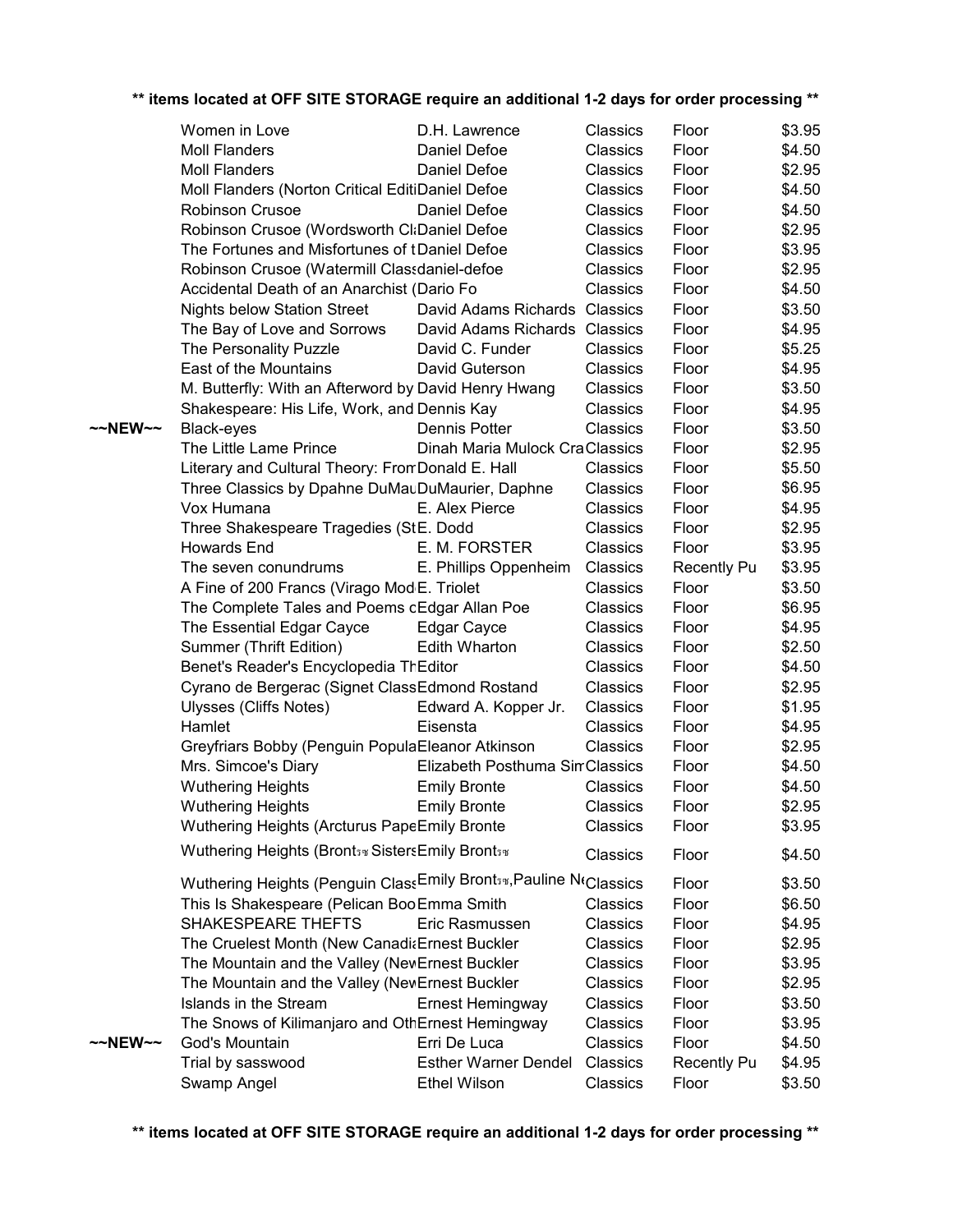|         | Swamp Angel                                                          | <b>Ethel Wilson</b>                    | Classics | Floor              | \$3.50 |
|---------|----------------------------------------------------------------------|----------------------------------------|----------|--------------------|--------|
|         | Long Days Journey into Night                                         | Eugene O'Neill                         | Classics | Floor              | \$3.50 |
|         | Three Plays: Desire Under The EliEugene O'Neill                      |                                        | Classics | Floor              | \$2.95 |
|         | <b>Brideshead Revisited</b>                                          | Evelyn Waugh                           | Classics | Floor              | \$2.95 |
|         | Brideshead Revisited Tv Tie In                                       | Evelyn Waugh                           | Classics | Floor              | \$3.95 |
|         | Brideshead Revisited: (Penguin McEvelyn Waugh                        |                                        | Classics | Floor              | \$4.50 |
|         | Officers and Gentlemen (Sword of Evelyn Waugh                        |                                        | Classics | Floor              | \$3.25 |
|         | Babylon Revisited: And Other StorF. Scott Fitzgerald                 |                                        | Classics | Floor              | \$3.43 |
|         | Tender is the Night                                                  | F. Scott Fitzgerald                    | Classics | Floor              | \$4.50 |
| ~~NEW~~ | Tender Is the Night (Cover May VtF. Scott Fitzgerald                 |                                        | Classics | Floor              | \$4.95 |
|         | The Great Gatsby                                                     | F. Scott Fitzgerald                    | Classics | Floor              | \$2.95 |
| ~~NEW~~ | The Great Gatsby: The Only Auth(F. Scott Fitzgerald                  |                                        | Classics | Floor              | \$3.50 |
|         | This Side of Paradise (Penguin TvF. Scott Fitzgerald                 |                                        | Classics | Floor              | \$3.95 |
|         | The Desperate People                                                 | <b>Farley Mowat</b>                    | Classics | Floor              | \$2.95 |
|         | The Serpent's Coil (Seal Books) Farley Mowat                         |                                        | Classics | Floor              | \$2.95 |
|         | The Snow Walker                                                      | <b>Farley Mowat</b>                    | Classics | Floor              | \$2.95 |
|         | The Life and Loves of a She-DevilFay Weldon                          |                                        | Classics | Floor              | \$3.95 |
|         | Bambi: A Life in the Woods                                           | <b>Felix Salten</b>                    | Classics | Floor              | \$2.25 |
|         | Evelina: or, A Young Lady's EntrarFrances Burney                     |                                        | Classics | Floor              | \$4.95 |
|         | Scholastic Classics The Secret G&Frances Hodgson BurneClassics       |                                        |          | Floor              | \$3.95 |
|         | The Age of Shakespeare (Modern Frank Kermode                         |                                        | Classics | Floor              | \$4.95 |
|         | An Only Child                                                        | Frank O'Connor                         | Classics | <b>Recently Pu</b> | \$4.95 |
|         | Modern Classics Middle Parts Of IFrederic Manning                    |                                        | Classics | Floor              | \$4.50 |
|         | Settlers Of The Marsh: New CanaFrederick P. Grove                    |                                        | Classics | Floor              | \$2.95 |
|         | Fruits of the Earth (New Canadian Frederick Philip Grove             |                                        | Classics | Floor              | \$3.50 |
|         | Fruits of the Earth (New Canadian Frederick Philip Grove             |                                        | Classics | Floor              | \$2.95 |
|         | The Condition of the Working ClasFriedrich Engels                    |                                        | Classics | Floor              | \$3.50 |
|         | Boy Scouts In Open Plains or, TheG. Harvey. Saunders D. Classics     |                                        |          | <b>Recently Pu</b> | \$4.95 |
|         | In Evil Hour                                                         | <b>Gabriel Garcia Marquez Classics</b> |          | Floor              | \$2.95 |
|         | Love in the Time of Cholera: Intro(Gabriel Garcsnua Msnrque Classics |                                        |          | Floor              | \$5.50 |
|         | 15 Canadian poets plus 5                                             | <b>Gary Geddes</b>                     | Classics | Floor              | \$4.50 |
|         | The Phantom of the Opera                                             | Gaston Leroux                          | Classics | Floor              | \$2.95 |
|         | The Phantom of the Opera (Chart Gaston Leroux                        |                                        | Classics | Floor              | \$6.50 |
|         | Canterbury Tales (Everyman's Lib Geoffrey Chaucer                    |                                        | Classics | Floor              | \$4.25 |
|         | The Canterbury Tales Geoffrey Chaucer                                |                                        | Classics | Floor              | \$2.95 |
|         | The Canterbury Tales: Nine Tales Geoffrey Chaucer, V. A. Classics    |                                        |          | Floor              | \$4.50 |
|         | Major Critical Essays (Shaw LibrarGeorge Bernard Shaw Classics       |                                        |          | Floor              | \$4.50 |
|         | Man and Superman (Bernard Sha George Bernard Shaw Classics           |                                        |          | Floor              | \$3.50 |
|         | Plays Pleasant (Penguin Classics) George Bernard Shaw Classics       |                                        |          | Floor              | \$2.95 |
|         | Plays Unpleasant (Shaw Library) George Bernard Shaw Classics         |                                        |          | Floor              | \$4.50 |
|         | Pygmalion (Penguin Classics)                                         | George Bernard Shaw                    | Classics | Floor              | \$2.95 |
|         | Pygmalion (Penguin Classics)                                         | George Bernard Shaw                    | Classics | Floor              | \$2.50 |
|         | Pygmalion (Penguin Classics)                                         | George Bernard Shaw                    | Classics | Floor              | \$2.50 |
|         | Shaw on Shakespeare (Applause George Bernard Shaw                    |                                        | Classics | Floor              | \$5.50 |
|         | The Doctor's Dilemma                                                 | George Bernard Shaw                    | Classics | Floor              | \$4.95 |
|         | The Lives of Children: The Story oGeorge Dennison                    |                                        | Classics | Floor              | \$2.95 |
|         | Trilby (Wordsworth Classics)                                         | George Du Maurier                      | Classics | Floor              | \$2.95 |
| ~~NEW~~ | Middlemarch (Modern Library ClasGeorge Eliot                         |                                        | Classics | Floor              | \$5.25 |
|         | Silas Marner by George Eliot                                         | George Eliot                           | Classics | Floor              | \$2.95 |
|         |                                                                      |                                        |          |                    |        |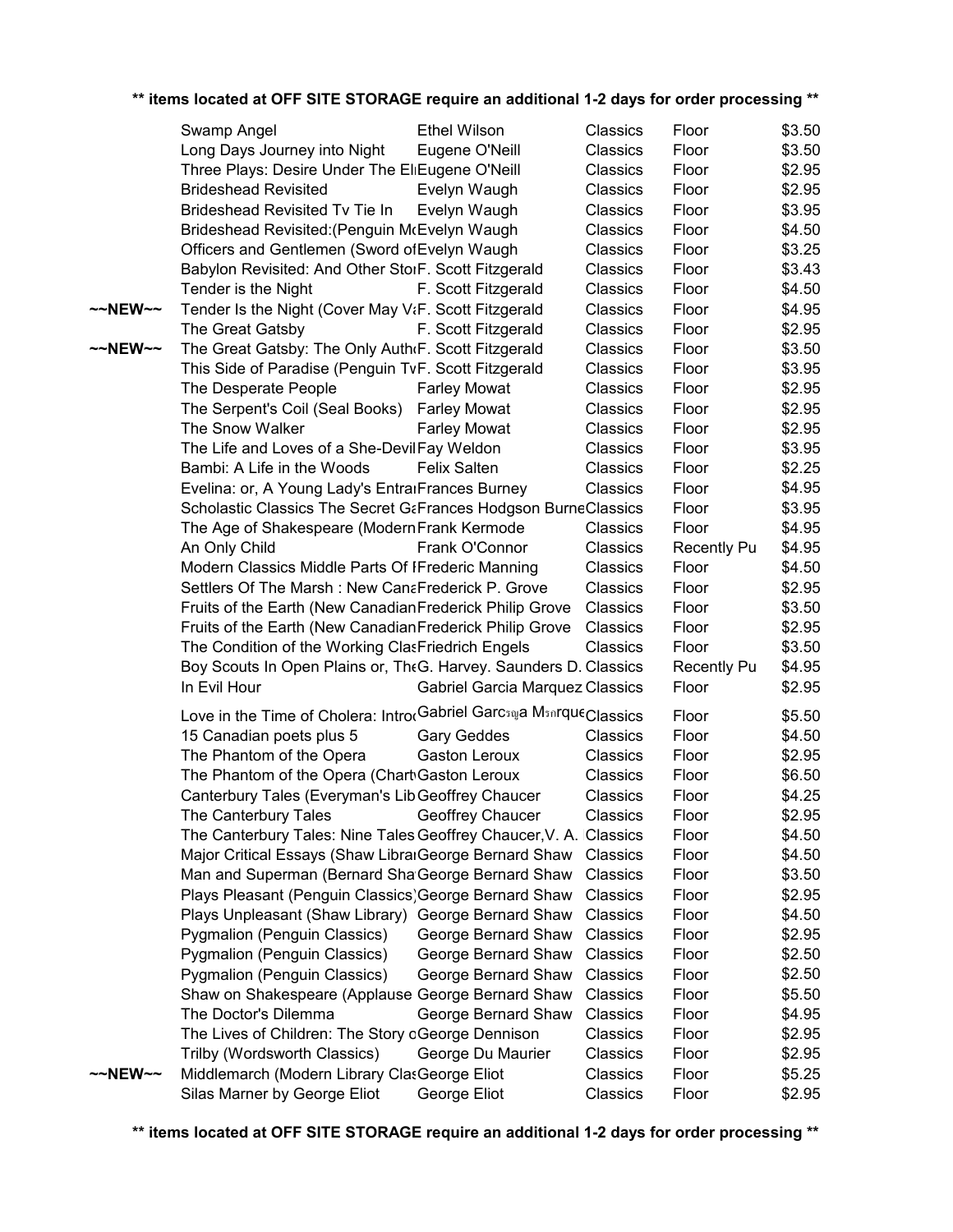|         | Gremlins                                                                                                | George Gipe                   | Classics             | Floor              | \$2.95           |
|---------|---------------------------------------------------------------------------------------------------------|-------------------------------|----------------------|--------------------|------------------|
|         | Born In Exile Annotated                                                                                 | George Gissing                | Classics             | Floor              | \$4.50           |
|         | The Odd Women (Broadview LiterGeorge Gissing                                                            |                               | Classics             | Floor              | \$4.95           |
|         | Selected Poems of Byron (Words\George Gordon Byron                                                      |                               | Classics             | Floor              | \$4.50           |
|         | The Candlemass Road                                                                                     | George MacDonald FrasClassics |                      | Floor              | \$3.50           |
|         | A Clergyman's Daughter by GeorgGeorge Orwell                                                            |                               | Classics             | Floor              | \$2.95           |
|         | Poems and Prose (Penguin ClassiGerard Manley Hopkins Classics                                           |                               |                      | Floor              | \$3.95           |
|         | Shakespeare's Wife                                                                                      | <b>Germaine Greer</b>         | Classics             | Floor              | \$6.50           |
|         | Outlander (New Canadian Library) Germaine Guevremont Classics                                           |                               |                      | Floor              | \$3.95           |
|         | The Bell in the Fog & Other Storie Gertrude Atherton                                                    |                               | Classics             | Floor              | \$3.50           |
|         | The Decameron (Penguin Classic: Giovanni Boccaccio                                                      |                               | Classics             | Floor              | \$3.95           |
|         | <b>Bronte Country</b>                                                                                   | Glenda Leeming                | Classics             | Floor              | \$4.50           |
|         | <b>Burr</b>                                                                                             | <b>Gore Vidal</b>             | Classics             | Floor              | \$3.95           |
|         | <b>Brighton Rock</b>                                                                                    | <b>Graham Greene</b>          | Classics             | Floor              | \$4.50           |
|         | <b>Brighton Rock</b>                                                                                    | <b>Graham Greene</b>          | Classics             | Floor              | \$4.50           |
|         | The Heart of the Matter                                                                                 | <b>Graham Greene</b>          | Classics             | Floor              | \$2.95           |
|         | The Heart of the Matter: (Penguin Graham Greene                                                         |                               | Classics             | Floor              | \$2.95           |
|         | The Power and the Glory                                                                                 | <b>Graham Greene</b>          | Classics             | Floor              | \$3.50           |
|         | The Power and the Glory (Penguir Graham Greene                                                          |                               | Classics             | Floor              | \$2.95           |
|         | Madame Bovary (Arcturus Paperb Gustave Flaubert                                                         |                               | Classics             | Floor              | \$3.95           |
| ~~NEW~~ | Madame Bovary: A Story of Provir Gustave Flaubert                                                       |                               | Classics             | Floor              | \$2.95           |
| ~~NEW~~ | The Dark Philosophers (Library of Gwyn Thomas                                                           |                               | Classics             | Floor              | \$4.50           |
|         | Stories and Poems for Extremely IH. Bloom                                                               |                               | Classics             | Floor              | \$5.95           |
|         | The War in the Air (Penguin ClassH. G. Wells                                                            |                               | Classics             | Floor              | \$2.95           |
|         | The Time Machine (Scholastic ClaH.G. Wells                                                              |                               | Classics             | Floor              | \$3.50           |
|         | The Homecoming                                                                                          | <b>Harold Pinter</b>          | Classics             | Floor              | \$2.95           |
|         | To Kill a Mockingbird                                                                                   | Harper Lee                    | Classics             | Floor              | \$4.25           |
|         | Wasa-Wasa: A Tale of Trails and Harry Macfie, Hans G. WClassics                                         |                               |                      | <b>Recently Pu</b> | \$4.95           |
|         | A Doll's House and Other Plays (FHenrik Ibsen                                                           |                               | Classics             | Floor              | \$2.95           |
|         | Four Great Plays by Henrik Ibsen Henrik Ibsen                                                           |                               | Classics             | Floor<br>Floor     | \$2.95           |
|         | Four Major Plays: Volume 1                                                                              | Henrik Ibsen                  | Classics<br>Classics | Floor              | \$2.95<br>\$2.95 |
|         | Hedda Gabler / Pillars of Society / Henrik Ibsen<br>Walden and Civil Disobedience (PHenry David Thoreau |                               | Classics             | Floor              | \$3.50           |
|         | Walden; Or, Life in the Woods (DrHenry David Thoreau                                                    |                               | Classics             | Floor              | \$3.50           |
|         | Where I Lived, and What I Lived FHenry David Thoreau                                                    |                               | Classics             | Floor              | \$3.95           |
|         | Joseph Andrews (Penguin ClassicHenry Fielding                                                           |                               | Classics             | Floor              | \$3.50           |
|         | Joseph Andrews and Shamela (O:Henry Fielding                                                            |                               | Classics             | Floor              | \$3.50           |
|         | The History of Tom Jones (PenguiHenry Fielding                                                          |                               | Classics             | Floor              | \$3.95           |
|         | The History of Tom Jones (PenguiHenry Fielding                                                          |                               | Classics             | Floor              | \$3.50           |
|         | Tom Jones                                                                                               | Henry Fielding                | Classics             | Floor              | \$2.95           |
|         | Tom Jones (Wordsworth Classics) Henry Fielding                                                          |                               | Classics             | Floor              | \$3.50           |
|         | Daisy Miller (Penguin Classics)                                                                         | Henry James                   | Classics             | Floor              | \$3.95           |
|         | English Journeys Cathedrals and (Henry James                                                            |                               | Classics             | Floor              | \$3.95           |
|         | The Bostonians                                                                                          | Henry James                   | Classics             | Floor              | \$2.95           |
|         | <b>Nexus</b>                                                                                            | <b>Henry Miller</b>           | Classics             | Floor              | \$2.95           |
|         | Stand Still Like the Hummingbird (Henry Miller                                                          |                               | Classics             | Floor              | \$3.95           |
|         | The Wisdom of the Heart                                                                                 | <b>Henry Miller</b>           | Classics             | Floor              | \$4.50           |
|         | The Works of Henry Wadsworth LHenry Wadsworth LongfClassics                                             |                               |                      | Floor              | \$3.95           |
|         | My Belief: Essays on Life and Art Herman Hesse                                                          |                               | Classics             | Floor              | \$2.95           |
|         |                                                                                                         |                               |                      |                    |                  |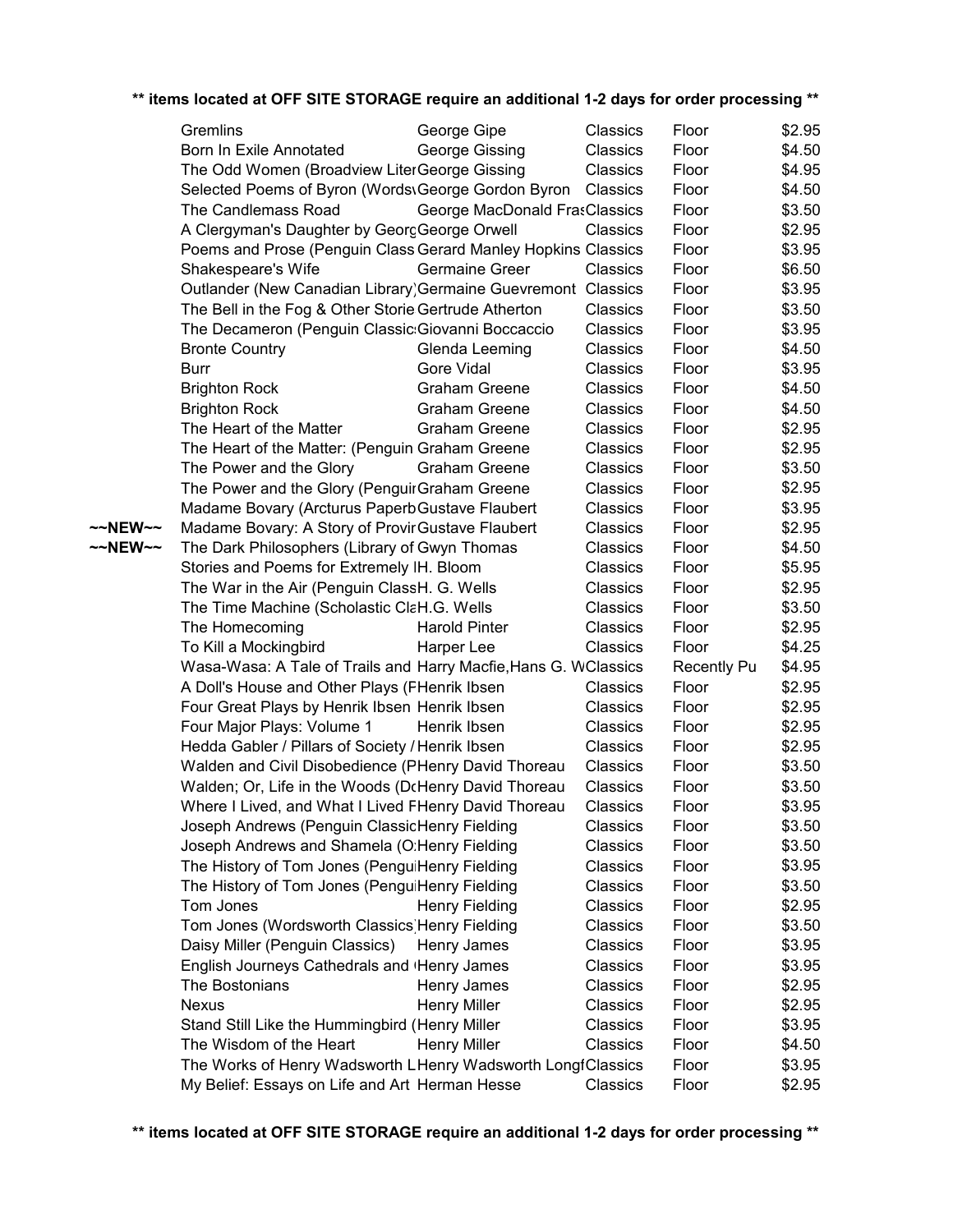|                   | <b>Billy Budd and Other Tales</b>                                | Herman Melville                 | Classics        | Floor              | \$2.95 |
|-------------------|------------------------------------------------------------------|---------------------------------|-----------------|--------------------|--------|
|                   | Beneath the Wheel                                                | Hermann Hesse                   | Classics        | Floor              | \$3.50 |
|                   | Peter Camenzind: A Novel                                         | Hermann Hesse                   | Classics        | Floor              | \$3.95 |
|                   | Poems by Hermann Hesse                                           | Hermann Hesse                   | Classics        | Floor              | \$3.50 |
|                   | Rosshalde                                                        | Hermann Hesse                   | Classics        | Floor              | \$3.95 |
|                   | Steppenwolf: A Novel                                             | Hermann Hesse                   | Classics        | Floor              | \$3.50 |
|                   | Mrs Rochester: A Sequel to Jane IHilary Bailey                   |                                 | Classics        | Floor              | \$3.25 |
| $\sim$ NEW $\sim$ | The Odyssey (Wordsworth ClassicHomer                             |                                 | Classics        | Floor              | \$2.95 |
|                   | The Odyssey of Homer                                             | Homer                           | Classics        | Floor              | \$5.50 |
|                   | The Odyssey of Homer                                             | Homer                           | Classics        | Floor              | \$3.95 |
|                   | Next Episode                                                     | <b>Hubert Aquin</b>             | Classics        | Floor              | \$2.25 |
|                   | The Bell (Penguin Twentieth-CentIris Murdoch                     |                                 | Classics        | Floor              | \$2.95 |
|                   | A Wild Peculiar Joy 1945-89 (ModIrving Layton                    |                                 | Classics        | Floor              | \$4.50 |
|                   | Dance With Desire                                                | Irving Layton                   | Classics        | Floor              | \$4.50 |
|                   | Lovers and Lesser Men                                            | Irving Layton                   | Classics        | Floor              | \$2.95 |
|                   | Periods of the Moon                                              | Irving Layton                   | Classics        | Floor              | \$2.95 |
|                   | 20th Century Anecdotes Of DestinIsak Dinesen                     |                                 | <b>Classics</b> | Floor              | \$3.50 |
|                   | Seven Gothic Tales                                               | <b>ISAK DINESEN</b>             | Classics        | Floor              | \$3.50 |
|                   | Shakespeare Our Contemporary (J. Kott                            |                                 | Classics        | Floor              | \$4.95 |
|                   | The Catcher in the Rye                                           | J.D. Salinger                   | Classics        | Floor              | \$2.95 |
|                   | Lonesome Traveler                                                | <b>JACK KEROUAC</b>             | Classics        | Floor              | \$2.95 |
|                   | The Subterraneans                                                | Jack Kerouac                    | Classics        | Floor              | \$2.95 |
|                   | <b>Adventure Annotated</b>                                       | Jack London                     | Classics        | <b>Recently Pu</b> | \$3.95 |
|                   | Jack London: Tales of the North                                  | Jack London                     | Classics        | Floor              | \$5.95 |
|                   | Jack London: Tales of the North                                  | Jack London                     | Classics        | Floor              | \$5.95 |
|                   | The Star Rover: Jack London (FictJack London                     |                                 | Classics        | Floor              | \$4.75 |
|                   | Poland: A Novel                                                  | James A. Michener               | Classics        | Floor              | \$5.50 |
|                   | The Fuji agenda                                                  | James E Couch, James   Classics |                 | Floor              | \$3.95 |
|                   | The Pathfinder (First Edition, 1952James Fenimore Coope Classics |                                 |                 | Recently Pu        | \$4.95 |
|                   | A Portrait of the Artist as a Young James Joyce                  |                                 | Classics        | Floor              | \$3.95 |
|                   | As I Lay Dying (Cliffs Notes)                                    | James L. Roberts                | Classics        | Floor              | \$2.95 |
|                   | The Donnellys (Voyageur ClassicsJames Reaney                     |                                 | Classics        | Floor              | \$4.50 |
|                   | Contested Will: Who Wrote ShakeJames Shapiro                     |                                 | Classics        | Floor              | \$5.50 |
|                   | The Year of Lear: Shakespeare in James Shapiro                   |                                 | Classics        | Floor              | \$5.50 |
|                   | The Bostonians                                                   | James, Henry                    | Classics        | Floor              | \$4.50 |
|                   | <b>Washington Square</b>                                         | James, Henry                    | Classics        | Floor              | \$4.95 |
|                   | The Arden Shakespeare Miscellar Jane Armstrong                   |                                 | Classics        | Floor              | \$4.95 |
|                   | Pride and Prejudice (Coles Notes) Jane Austen                    |                                 | Classics        | Floor              | \$2.95 |
|                   | The Book of Ruth                                                 | Jane Hamilton                   | Classics        | Floor              | \$4.50 |
|                   | Modern Classics Wide Sargasso SJean Rhys                         |                                 | Classics        | Floor              | \$3.50 |
|                   | <b>Steps</b>                                                     | Jerzy Kosinski                  | Classics        | Floor              | \$3.25 |
|                   | Sexual Healing: A Novel                                          | Jill Nelson                     | Classics        | Floor              | \$4.50 |
|                   | The Revolt of the Masses                                         | Jo Ortega Y Gasset              | Classics        | Floor              | \$3.25 |
|                   | Heidi                                                            | Johanna Spyri                   | Classics        | Floor              | \$2.95 |
|                   | Serjeant Musgrave's Dance (ModeJohn Arden                        |                                 | Classics        | Floor              | \$2.95 |
|                   | Donne: Selected Prose (Penguin (John Donne                       |                                 | Classics        | Floor              | \$3.95 |
|                   | John Donne's Poetry (Norton Critidohn Donne                      |                                 | Classics        | Floor              | \$3.95 |
|                   | Forsyte Saga: The Man of ProperJOHN GALSWORTHY                   |                                 | Classics        | Floor              | \$3.95 |
|                   | Paradise Lost and Paradise RegaiJohn Milton                      |                                 | Classics        | Floor              | \$2.95 |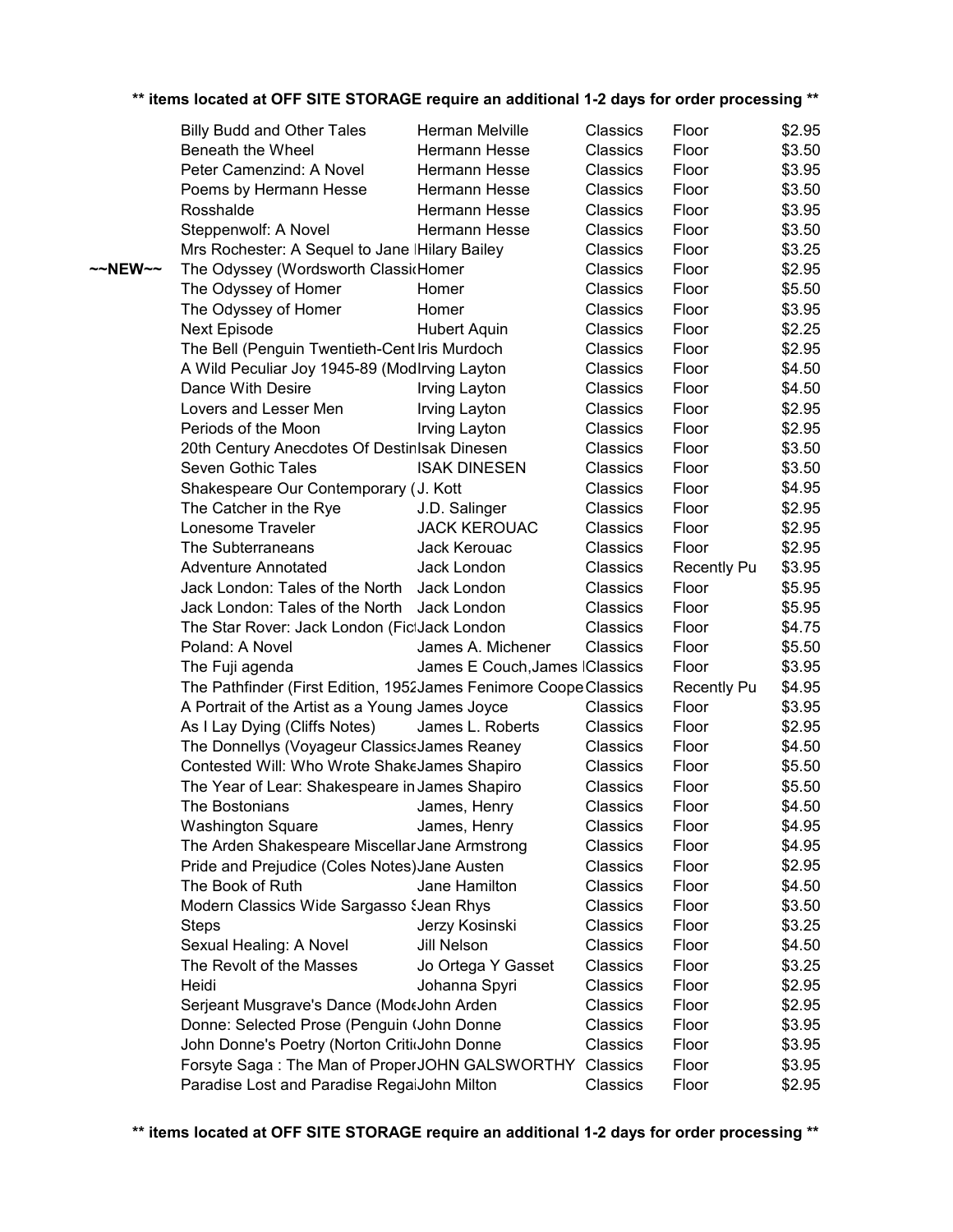| Samson Agonistes and Shorter PrJohn Milton                     |                                  | Classics | Floor | \$2.50 |
|----------------------------------------------------------------|----------------------------------|----------|-------|--------|
| Rumpole a La Carte                                             | John Mortimer                    | Classics | Floor | \$3.50 |
| Rumpole for the Defence                                        | John Mortimer                    | Classics | Floor | \$2.95 |
| Rumpole of the Bailey                                          | John Mortimer                    | Classics | Floor | \$2.95 |
| Rumpole on Trial                                               | John Mortimer                    | Classics | Floor | \$6.50 |
| Rumpole's Last Case                                            | John Mortimer                    | Classics | Floor | \$3.50 |
| Rumpole's Return                                               | John Mortimer                    | Classics | Floor | \$2.95 |
| The Trials of Rumpole                                          | John Mortimer                    | Classics | Floor | \$2.95 |
| Afterlife of George Cartwright                                 | John Steffler                    | Classics | Floor | \$2.95 |
| Cup of Gold: A Life of Sir Henry MJohn Steinbeck               |                                  | Classics | Floor | \$2.95 |
| East of Eden and The Wayward BJohn Steinbeck                   |                                  | Classics | Floor | \$5.95 |
| Of Mice and Men                                                | John Steinbeck                   | Classics | Floor | \$2.95 |
| The Grapes of Wrath                                            | John Steinbeck                   | Classics | Floor | \$3.85 |
| The Grapes of Wrath                                            | John Steinbeck                   | Classics | Floor | \$3.50 |
| The Pastures of Heaven (TwentietJohn Steinbeck                 |                                  | Classics | Floor | \$2.95 |
| The Pearl and The Red Pony (TwoJohn Steinbeck                  |                                  | Classics | Floor | \$2.95 |
| The Winter of Discontent                                       | John Steinbeck                   | Classics | Floor | \$2.95 |
| <b>Travels with Charley</b>                                    | John Steinbeck                   | Classics | Floor | \$2.95 |
| Travels with Charley in Search of John Steinbeck               |                                  | Classics | Floor | \$2.95 |
| Zapata                                                         | John Steinbeck                   | Classics | Floor | \$4.95 |
| The Duchess of Malfi                                           | John Webster                     | Classics | Floor | \$4.50 |
| Them: Adventures With Extremist; Jon Ronson                    |                                  | Classics | Floor | \$5.95 |
| Soul of the Age: The Life, Mind anJonathan Bate                |                                  | Classics | Floor | \$5.50 |
| Heart of Darkness (Norton Critical Joseph Conrad               |                                  | Classics | Floor | \$4.50 |
| Modern Classics Heart Of Darkne: Joseph Conrad                 |                                  | Classics | Floor | \$4.50 |
| Nostromo                                                       | Joseph Conrad                    | Classics | Floor | \$4.50 |
| The Secret Agent (Annotated)                                   | Joseph Conrad                    | Classics | Floor | \$2.95 |
| The Secret Agent (Annotated)                                   | Joseph Conrad                    | Classics | Floor | \$2.95 |
| The Secret Agent: A Simple Tale (Joseph Conrad                 |                                  | Classics | Floor | \$3.50 |
| The Secret Agent: A Simple Tale (Joseph Conrad                 |                                  | Classics | Floor | \$3.95 |
| Victory (Wordsworth Collection)                                | Joseph Conrad                    | Classics | Floor | \$2.95 |
| Catch-22                                                       | Joseph Heller                    | Classics | Floor | \$5.50 |
| In a Glass Darkly (Wordsworth CoJoseph Sheridan Le FarClassics |                                  |          | Floor | \$3.95 |
| Madam Crowl's Ghost & Other StcJoseph Sheridan Le FarClassics  |                                  |          | Floor | \$2.95 |
| <b>Ordinary People</b>                                         | <b>Judith Guest</b>              | Classics | Floor | \$4.50 |
| The Crackwalker (Revised Edition Judith Thompson               |                                  | Classics | Floor | \$3.95 |
| The Mysterious Island (Modern LitJules Verne                   |                                  | Classics | Floor | \$4.50 |
| Arthur & George                                                | Julian Barnes                    | Classics | Floor | \$4.95 |
| Staring At the Sun (Picador BooksJulian Barnes                 |                                  | Classics | Floor | \$3.95 |
| Through the Window: Seventeen IJulian Barnes                   |                                  | Classics | Floor | \$5.95 |
| The Conquest of Gaul                                           | Julius Caesar, W. A. MacClassics |          | Floor | \$3.50 |
| Sixteen Satires (Penguin Classics Juvenal                      |                                  | Classics | Floor | \$3.95 |
| Prophet (Arkana)                                               | Kahlil Gibran                    | Classics | Floor | \$3.50 |
| The Prophet (Reader's Library ClaKahlil Gibran                 |                                  | Classics | Floor | \$4.95 |
| The Awakening, and Selected Sto Kate Chopin                    |                                  | Classics | Floor | \$3.95 |
| Forever Amber (Rediscovered ClaKathleen Winsor                 |                                  | Classics | Floor | \$5.50 |
| A Virtuous Woman (Oprah's Book Kaye Gibbons                    |                                  | Classics | Floor | \$4.50 |
| A Virtuous Woman (Oprah's Book Kaye Gibbons                    |                                  | Classics | Floor | \$4.50 |
| Ellen Foster                                                   | Kaye Gibbons                     | Classics | Floor | \$4.50 |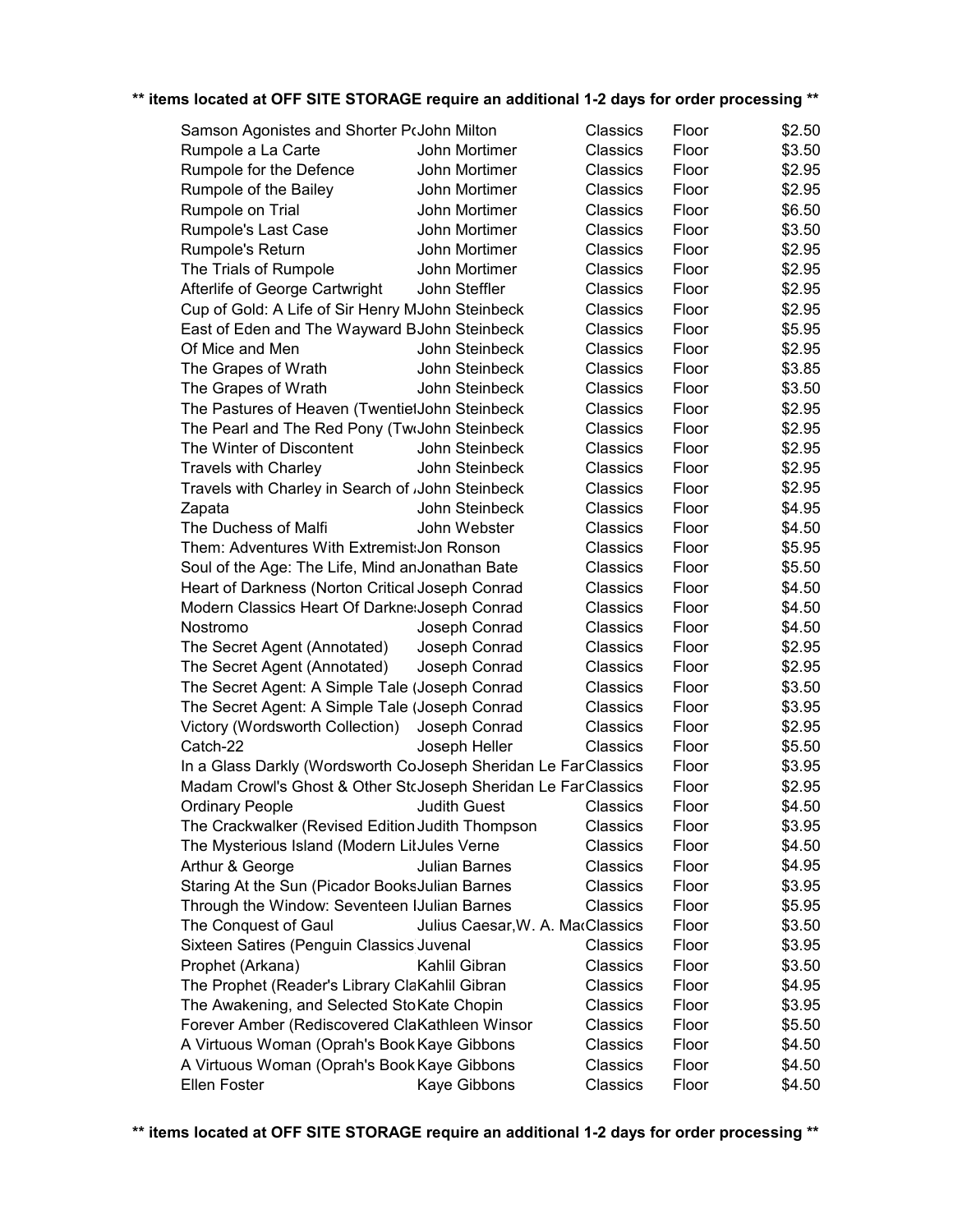| A Natural History                                                     | <b>Keith Oatley</b>                | Classics | Floor              | \$4.50           |
|-----------------------------------------------------------------------|------------------------------------|----------|--------------------|------------------|
| One Flew over the Cuckoo's Nest Ken Kesey                             |                                    | Classics | Floor              | \$3.50           |
| The Wind in the Willows (Aladdin Kenneth Grahame                      |                                    | Classics | Floor              | \$4.50           |
| Rabble In Arms by Kenneth RoberKenneth Roberts                        |                                    | Classics | Floor              | \$4.95           |
| Train to Pakistan.                                                    | Khushwant Singh, Khush Classics    |          | Floor              | \$4.95           |
| Sea of Strangers                                                      | Lang Leav                          | Classics | Floor              | \$4.50           |
| A Sentimental Journey and Other Laurence Sterne                       |                                    | Classics | Floor              | \$3.95           |
| 30 Great Myths about ShakespearLaurie E. Maguire, EmmaClassics        |                                    |          | Floor              | \$4.50           |
| Walking Dickens <sup>[11</sup> London (Shire C <sub>Lee Jackson</sub> |                                    | Classics | Floor              | \$4.95           |
| ANNA KARENINA (MODERN LIBILEO TOLSTOY                                 |                                    | Classics | Floor              | \$3.95           |
| The Wilder Shores of Love                                             | Lesley Blanch                      | Classics | <b>Recently Pu</b> | \$4.95           |
| John Drinkwater                                                       | lincoln, Abraham                   | Classics | <b>Recently Pu</b> | \$3.95           |
| Book of Jessica                                                       | Linda Griffiths, Maria CarClassics |          | Floor              | \$2.95           |
| A Whisper in the Dark                                                 | Louisa May Alcott                  | Classics | Floor              | \$6.50           |
| Little Men                                                            | Louisa May Alcott                  | Classics | Floor              | \$4.50           |
| <b>Old-Fashioned Girl</b>                                             | Louisa May Alcott                  | Classics | Floor              | \$5.95           |
| The Inheritance                                                       |                                    |          |                    |                  |
|                                                                       | Louisa May Alcott                  | Classics | Floor              | \$4.95<br>\$3.58 |
| Pegeen and the Pilgrim                                                | Lyn Cook                           | Classics | Floor              |                  |
| Still Digging - Interleaves From AnM Wheeler                          |                                    | Classics | <b>Recently Pu</b> | \$4.95           |
| Lady Audley's Secret (World's ClaM. E. Braddon, Mary ElizClassics     |                                    |          | Floor              | \$3.95           |
| The Norton Anthology of English LM. H. Abrams                         |                                    | Classics | Floor              | \$4.50           |
| The Norton Anthology of English LM. H. Abrams                         |                                    | Classics | Floor              | \$5.25           |
| The Norton Anthology of English LM. H. Abrams                         |                                    | Classics | Floor              | \$5.25           |
| Shakespeare of London                                                 | Marchette. (Reynolds PrClassics    |          | Floor              | \$6.50           |
| Circle Game                                                           | Margaret Atwood                    | Classics | Floor              | \$3.50           |
| The Journals of Susanna Moodie: Margaret Atwood                       |                                    | Classics | Floor              | \$3.95           |
| A Bird in the House: Stories (PhoeMargaret Laurence                   |                                    | Classics | Floor              | \$2.50           |
| A Bird in the House: Stories (PhoeMargaret Laurence                   |                                    | Classics | Floor              | \$2.50           |
| A Jest of God (New Canadian LibrMargaret Laurence                     |                                    | Classics | Floor              | \$2.95           |
| The Diviners: Notes                                                   | Margaret Laurence                  | Classics | Floor              | \$2.95           |
| THIS SIDE JORDAN a Novel                                              | Margaret Laurence                  | Classics | Floor              | \$2.50           |
| The Secret Of The Musical Tree (Margaret Sutton                       |                                    | Classics | <b>Recently Pu</b> | \$3.95           |
| Sarah (Godwit Classic)                                                | Margueritte Harmon BroClassics     |          | Floor              | \$4.50           |
| The Story of the Trapp Family Sin Maria A Trapp                       |                                    | Classics | Floor              | \$2.95           |
| Bear                                                                  | Marian Engel                       | Classics | Floor              | \$3.50           |
| A Really Good Brown Girl                                              | <b>Marilyn Dumont</b>              | Classics | Floor              | \$3.95           |
| Adventures of Huckleberry Finn                                        | Mark Twain                         | Classics | Floor              | \$4.95           |
| <b>Pudd'nhead Wilson</b>                                              | <b>Mark Twain</b>                  | Classics | Floor              | \$3.25           |
| Pudd'nhead Wilson and Those ExMark Twain                              |                                    | Classics | Floor              | \$3.95           |
| Roughing It                                                           | Mark Twain                         | Classics | Floor              | \$2.95           |
| The Adventures of Tom Sawyer-TIMark Twain                             |                                    | Classics | Floor              | \$3.95           |
| The Innocents Abroad, or the NewMark Twain                            |                                    | Classics | Floor              | \$4.95           |
| Tom Sawyer & Huckleberry Finn ('Mark Twain                            |                                    | Classics | Floor              | \$3.95           |
| Puddnhead Wilson: And, Those EMark Twain, Malcolm BraClassics         |                                    |          | Floor              | \$4.50           |
| <b>Wild Geese</b>                                                     | Martha Ostenso                     | Classics | Floor              | \$3.95           |
|                                                                       |                                    |          |                    |                  |
| Wild Geese (New Canadian LibrarMartha Ostenso                         |                                    | Classics | Floor              | \$3.95           |
| The Bone Lady: Life as a ForensicMary H. Manhein                      |                                    | Classics | Floor              | \$3.50           |
| The History of Mary Prince (PengtMary Prince                          |                                    | Classics | Floor              | \$3.50           |
| Plays and Fragments (Penguin Cl:Menander                              |                                    | Classics | Floor              | \$3.95           |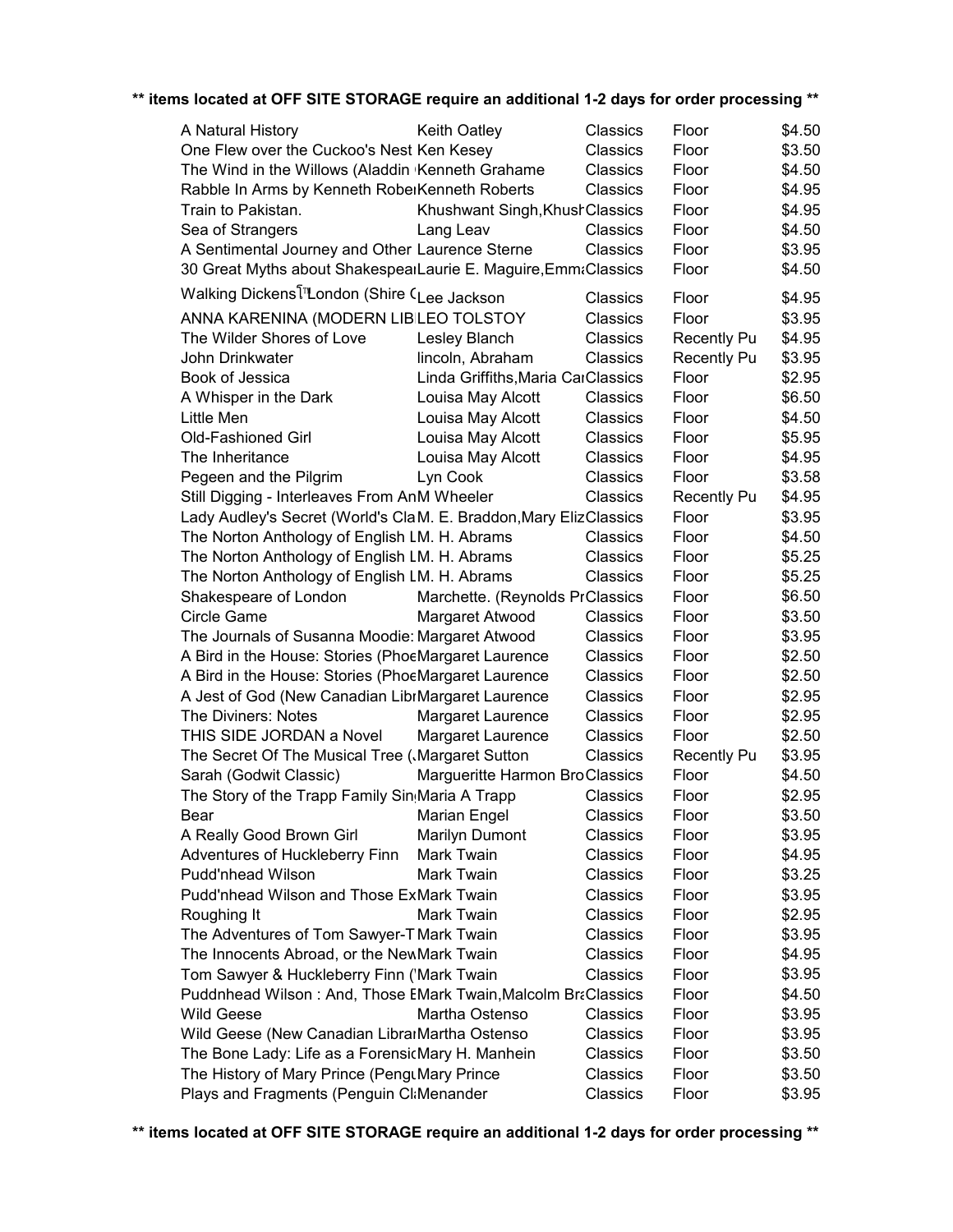|         | The Norton Anthology of English LMeyer Howard Abrams Classics     |                                 |          | Floor              | \$4.50 |
|---------|-------------------------------------------------------------------|---------------------------------|----------|--------------------|--------|
|         | England Is Mine: Pop Life in AlbionMichael Bracewell              |                                 | Classics | Floor              | \$4.50 |
|         | Brush Up Your Shakespeare!                                        | Michael Macrone, Tom LClassics  |          | Floor              | \$3.95 |
|         | Shakespeare                                                       | Michael Wood                    | Classics | Floor              | \$6.95 |
|         | Don Quixote: Complete and Unab Miguel de Cervantes Sa Classics    |                                 |          | Floor              | \$4.50 |
|         | Don Quixote                                                       | Miguel De; Fuentes CarlClassics |          | Floor              | \$5.50 |
|         | Sexus (The rosy crucifixion / Henrmiller-henry                    |                                 | Classics | Floor              | \$2.95 |
|         | Cocksure                                                          | Mordecai Richler                | Classics | Floor              | \$2.95 |
|         | St. Urbain's Horseman                                             | Mordecai Richler                | Classics | Floor              | \$2.95 |
|         | The Acrobats                                                      | Mordecai Richler                | Classics | Floor              | \$2.50 |
|         | The Incomparable Atuk (New Can Mordecai Richler                   |                                 | Classics | Floor              | \$2.95 |
|         | The Street: Penguin Modern ClassMordecai Richler                  |                                 | Classics | Floor              | \$2.95 |
|         | More Joy in Heaven                                                | Morley Callaghan                | Classics | Floor              | \$2.95 |
|         | Such Is My Beloved                                                | Morley Callaghan                | Classics | Floor              | \$2.95 |
|         | Modern Classics Untouchable                                       | Mulk Raj Anand                  | Classics | Floor              | \$3.50 |
| ~~NEW~~ | Travel Light (Peapod Classics)                                    | Naomi Mitchison                 | Classics | Floor              | \$4.50 |
|         | Roman Civilization: Selected ReacNaphtali Lewis, Meyer RcClassics |                                 |          | Floor              | \$5.50 |
|         | The Cruel Sea (Classics of War) Nicholas Monsarrat                |                                 | Classics | Floor              | \$3.95 |
|         | The Homecoming                                                    | Norah Lofts                     | Classics | Floor              | \$3.95 |
|         | The House at Old Vine                                             | Norah Lofts                     | Classics | Floor              | \$3.95 |
|         | The Lonely Furrow                                                 | Norah Lofts                     | Classics | Floor              | \$3.95 |
|         | The Town House (Suffolk Trilogy) Norah Lofts                      |                                 | Classics | Floor              | \$3.95 |
|         | Coles Notes William ShakespeareNot Stated                         |                                 | Classics | Floor              | \$3.95 |
|         | Shakespeare and the Lawyers                                       | O Hood Phillips                 | Classics | Floor              | \$4.95 |
|         | The Life of Olaudah Equiano (DovOlaudah Equiano                   |                                 | Classics | Floor              | \$3.95 |
|         | The Vicar of Wakefield (Penguin EOliver Goldsmith                 |                                 | Classics | Floor              | \$4.50 |
|         | This Dark Endeavour                                               | Oppel, Kenneth                  | Classics | Floor              | \$4.50 |
|         | Lady Windemere's Fan, A WomarOscar Wilde                          |                                 | Classics | Floor              | \$3.95 |
|         | The Importance of Being Earnest Oscar Wilde                       |                                 | Classics | Floor              | \$1.25 |
|         | The Picture of Dorian Gray (PengtOscar Wilde                      |                                 | Classics | Floor              | \$2.95 |
|         | F. T. Palgrave's The Golden TreasOscar Williams                   |                                 | Classics | Floor              | \$2.95 |
|         | Heart of Mid-Iothian                                              | Pam Scott                       | Classics | Floor              | \$3.95 |
|         | Shakespeare: A Life                                               | Park Honan                      | Classics | Floor              | \$6.50 |
|         | Mud and Magic Shows: Robertsor Patricia Monk                      |                                 | Classics | Floor              | \$3.95 |
|         | The West Pier (Penguin modern cPatrick Hamilton                   |                                 | Classics | <b>Recently Pu</b> | \$4.95 |
|         | The Snow Goose                                                    | Paul Gallico                    | Classics | Floor              | \$2.95 |
|         | The Snow Goose And the Small MPaul Gallico                        |                                 | Classics | Floor              | \$2.15 |
|         | Creators: From Chaucer and DurePaul Johnson                       |                                 | Classics | Floor              | \$6.50 |
|         | Percy Bysshe Shelley Complete PPercy Bysshe Shelley               |                                 | Classics | Floor              | \$5.95 |
|         | Shakespeare's Pub: A Barstool Hi Pete Brown                       |                                 | Classics | Floor              | \$4.95 |
|         | The Snow Leopard (Penguin Clas Peter Matthiessen                  |                                 | Classics | Floor              | \$4.50 |
|         | The Snow Leopard (Penguin NatuPeter Matthiessen                   |                                 | Classics | Floor              | \$3.25 |
|         | Les Liaisons Dangereuses (PenguPierre Choderlos de LacClassics    |                                 |          | Floor              | \$3.95 |
|         | The Rope and Other Plays                                          | <b>Plautus</b>                  | Classics | Floor              | \$3.95 |
|         | The Pot of Gold and Other Plays (Plautus, E. F. Watling           |                                 | Classics | Floor              | \$3.95 |
|         | Lorna Doone (Wordsworth CollectR. D. Blackmore                    |                                 | Classics | Floor              | \$4.50 |
|         | Lorna Doone: A Romance of Exm <sub>I</sub> R. D. Blackmore        |                                 | Classics | Floor              | \$3.95 |
|         | Kings Solomon's Mines (Penguin IR. Haggard                        |                                 | Classics | Floor              | \$2.95 |
|         | The World of Ice: Complete                                        | R. M. Ballantyne                | Classics | Floor              | \$5.50 |
|         |                                                                   |                                 |          |                    |        |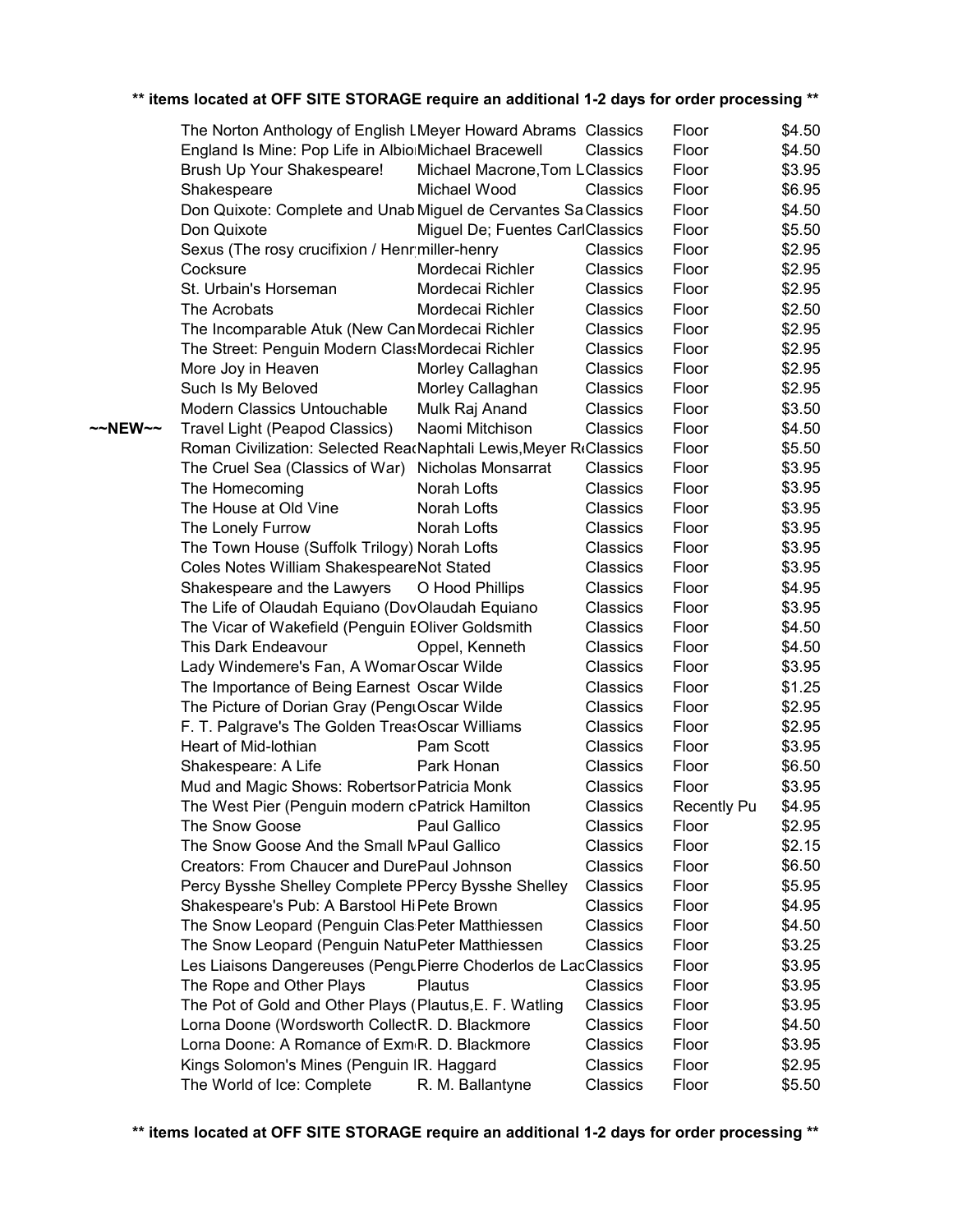|         | Norton Anthology of Short Fiction R.V. Cassill                      |                         | Classics | Floor              | \$4.50 |
|---------|---------------------------------------------------------------------|-------------------------|----------|--------------------|--------|
|         | Halifax, Warden of the North                                        | Raddall                 | Classics | Floor              | \$3.95 |
|         | My Cousin Caroline: The acclaimeRebecca Ann Collins                 |                         | Classics | Floor              | \$4.95 |
|         | The Ladies of Longbourn: The accRebecca Ann Collins                 |                         | Classics | Floor              | \$4.95 |
|         | Black Lamb and Grey Falcon: A J Rebecca West                        |                         | Classics | Floor              | \$4.50 |
|         | Girl In a Swing                                                     | <b>Richard Adams</b>    | Classics | Floor              | \$4.95 |
|         | <b>Watership Down</b>                                               | <b>Richard Adams</b>    | Classics | Floor              | \$6.50 |
|         | <b>Watership Down</b>                                               | <b>Richard Adams</b>    | Classics | Floor              | \$2.95 |
|         | Watership Down (Puffin Books)                                       | <b>Richard Adams</b>    | Classics | Floor              | \$3.95 |
|         | Watership Down: A Novel                                             | <b>Richard Adams</b>    | Classics | Floor              | \$4.50 |
|         | The World's Greatest Ghost StoricRichard Dalby                      |                         | Classics | Floor              | \$5.50 |
|         | Pattern Poetry, Part 1                                              | <b>Richard Wilson</b>   | Classics | <b>Recently Pu</b> | \$4.95 |
|         | Rabbit Redux by John Updike. Re Richard. Locke                      |                         | Classics | Floor              | \$2.95 |
|         | Graves: Collected Short Stories (FRobert Graves                     |                         | Classics | Floor              | \$2.95 |
|         | <b>Border Music</b>                                                 | Robert James Waller     | Classics | Floor              | \$5.95 |
|         | The Bridges of Madison County                                       | Robert James Waller     | Classics | Floor              | \$4.95 |
|         | The Strange Case of Dr. Jekyll an Robert Louis Stevenson Classics   |                         |          | Floor              | \$2.95 |
|         | Treasure Island (Puffin Classics) Robert Louis Stevenson Classics   |                         |          | Floor              | \$4.50 |
|         | Treasure Island-Treasury of Illustr Robert Louis Stevenson Classics |                         |          | Floor              | \$3.95 |
|         | Kidnapped (Scholastic Classics) Robert Louis Stevenson Classics     |                         |          | Floor              | \$4.95 |
|         | Grain (New Canadian Library)                                        | <b>Robert Stead</b>     | Classics | Floor              | \$3.50 |
|         | 100 Creepy Little Creature Stories Robert Weinberg, Martin Classics |                         |          | Floor              | \$4.50 |
|         | Landmarks: A Process Reader for Roberta Birks, Tomi Eng Classics    |                         |          | Floor              | \$5.25 |
|         | Fifth Business (Deptford Trilogy) Robertson Davies                  |                         | Classics | Floor              | \$2.95 |
|         | Fifth Business (Deptford Trilogy) Robertson Davies                  |                         | Classics | Floor              | \$2.95 |
|         | Tempest-Tost (The Salterton Trilo Robertson Davies                  |                         | Classics | Floor              | \$2.95 |
|         | The Manticore                                                       | <b>Robertson Davies</b> | Classics | Floor              | \$2.95 |
|         | The Manticore                                                       | <b>Robertson Davies</b> | Classics | Floor              | \$2.95 |
|         | The Manticore (Deptford Trilogy) Robertson Davies                   |                         | Classics | Floor              | \$6.50 |
|         | The Merry Heart Selections 1980- Robertson Davies                   |                         | Classics | Floor              | \$6.50 |
|         | Whats Bred In the Bone                                              | <b>Robertson Davies</b> | Classics | Floor              | \$3.95 |
|         | World Of Wonders                                                    | <b>Robertson Davies</b> | Classics | Floor              | \$2.95 |
|         | World of Wonders (Deptford Trilo <sub>c</sub> Robertson Davies      |                         | Classics | Floor              | \$6.50 |
|         | Monkfish Moon                                                       | Romesh Gunesekera       | Classics | Floor              | \$3.50 |
|         | Shakespeare's England                                               | Ron Pritchard           | Classics | Floor              | \$5.50 |
|         | The Shakespeare Wars: Clashing Ron Rosenbaum                        |                         | Classics | Floor              | \$4.95 |
| ~~NEW~~ | Valmouth and Other Stories                                          | Ronald Firbank          | Classics | Floor              | \$3.95 |
|         | The Eagle of the Ninth (The RomaRosemary Sutcliff                   |                         | Classics | <b>Recently Pu</b> | \$4.95 |
|         | Leave Well Enough Alone                                             | <b>Rosemary Wells</b>   | Classics | Floor              | \$3.50 |
|         | Just So Stories: for Little Children Rudyard Kipling                |                         | Classics | Floor              | \$4.50 |
|         | Kim (Wordsworth Classics)                                           | <b>Rudyard Kipling</b>  | Classics | Floor              | \$2.50 |
|         | The Best Fiction of Rudyard Kiplin Rudyard Kipling                  |                         | Classics | Floor              | \$3.95 |
|         | The Jungle Book (The Vancouver Rudyard Kipling                      |                         | Classics | Floor              | \$3.95 |
|         | The Jungle Books (Penguin Class Rudyard Kipling                     |                         | Classics | Floor              | \$3.25 |
|         | Kleinzeit                                                           | Russell Hoban           | Classics | Floor              | \$4.50 |
|         | Shakespeare's Lives                                                 | S. Schoenbaum           | Classics | Floor              | \$6.50 |
|         | Duveen                                                              | S.N. BEHRMAN            | Classics | Recently Pu        | \$4.95 |
|         | A Reader's Guide to Writers' BritaiSally Varlow                     |                         | Classics | Floor              | \$5.95 |
|         | Shame by Salman Rushdie (1983 Salman Rushdie                        |                         | Classics | Floor              | \$5.95 |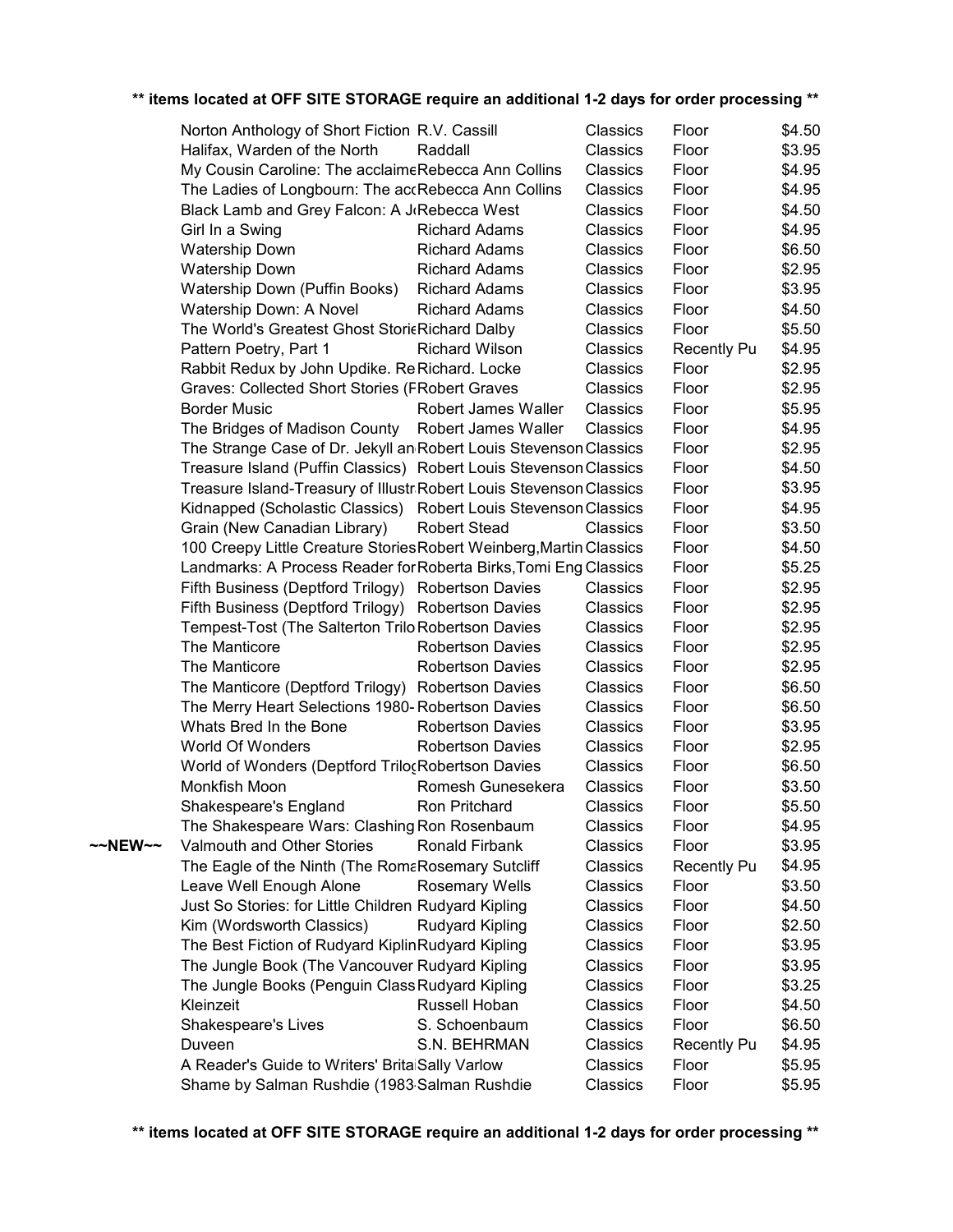| The Way of All Flesh (Modern LibrSamuel Butler                      |                                | Classics | Floor              | \$4.50 |
|---------------------------------------------------------------------|--------------------------------|----------|--------------------|--------|
| Pamela                                                              | Samuel Richardson              | Classics | Floor              | \$3.95 |
| Clarissa                                                            | Samuel Richardson, GecClassics |          | Floor              | \$3.95 |
| Bloomsday: an interpretation of JaSaul Field, Morton P Lev Classics |                                |          | Out Front          | \$7.95 |
| no stars to guide adrian seligman, Seligman, Adrian                 |                                | Classics | <b>Recently Pu</b> | \$4.95 |
| Four Tragedies and Octavia (Pen¿Seneca                              |                                | Classics | Floor              | \$3.95 |
| The Double Hook: Penguin ModerSheila Watson                         |                                | Classics | Floor              | \$3.50 |
| The Double Hook (New Canadian Sheila Watson, F. T. FlaClassics      |                                |          | Floor              | \$3.50 |
| Memoirs of a Fox-hunting Man                                        | <b>Siegfried Sassoon</b>       | Classics | Floor              | \$3.95 |
| <b>Babbitt (Signet Classics)</b>                                    | <b>Sinclair Lewis</b>          | Classics | Floor              | \$3.58 |
| As for Me and My House (New CaSinclair Ross                         |                                | Classics | Floor              | \$3.95 |
| As for Me and My House (New CaSinclair Ross                         |                                | Classics | Floor              | \$3.50 |
| Adventures of Sherlock Holmes (VSir Arthur Conan Doyle Classics     |                                |          | Floor              | \$4.25 |
| The Hound of the Baskervilles & TSir Arthur Conan Doyle Classics    |                                |          | <b>Recently Pu</b> | \$4.95 |
| Rumpole and the Age of Miracles Sir John Mortimer                   |                                | Classics | Floor              | \$2.95 |
| The Major Works: Religio Medici, ISir Thomas Browne                 |                                | Classics | Floor              | \$3.95 |
| The Bride of Lammermoor (PenguSir Walter Scott                      |                                | Classics | Floor              | \$3.95 |
| The Flight of King Charles                                          | <b>Sir Walter Scott</b>        | Classics | Floor              | \$4.50 |
| The Theban Plays: King Oedipus; Sophocles                           |                                | Classics | Floor              | \$4.50 |
| The Three Theban Plays: Antigon Sophocles                           |                                | Classics | Floor              | \$4.50 |
| Shakespeare's Face: Is This the IStephanie Nolen                    |                                | Classics | Floor              | \$6.50 |
| Sunshine Sketches of a Little TowStephen Leacock                    |                                | Classics | Floor              | \$2.95 |
|                                                                     | Stephenson                     |          |                    | \$2.95 |
| Macbeth-vintage                                                     |                                | Classics | Floor              |        |
| Hauntings                                                           | Suchitra Samanta               | Classics | Floor              | \$3.95 |
| The Art of War: The Essential TraiSun-tzu                           |                                | Classics | Customer re        | \$5.50 |
| <b>Bhagavad Gita</b>                                                | Swami Mukundananda             | Classics | Floor              | \$2.95 |
| <b>Word Finder</b>                                                  | T. McCutcheon                  | Classics | Floor              | \$3.50 |
| Selected Poems of T. S. Eliot (FalT. S. Eliot                       |                                | Classics | Floor              | \$2.95 |
| Frantz Fanon's Uneven Ribs (AfricTaban Lo Liyong                    |                                | Classics | Floor              | \$2.95 |
| Night of the Iguana (Signet D2481Tennessee Williams                 |                                | Classics | Floor              | \$2.95 |
| <b>Small Craft Warnings</b>                                         | <b>Tennessee Williams</b>      | Classics | Floor              | \$2.95 |
| Prince among Slaves: The True S Terry Alford                        |                                | Classics | Floor              | \$3.65 |
| So Lit-Crit Anthony Burgess' A ClcThe Editors of Squid Ink Classics |                                |          | Floor              | \$3.95 |
| Confessions of an English Opium Thomas De Quincey                   |                                | Classics | Floor              | \$2.95 |
| Mayor of Casterbridge                                               | <b>THOMAS HARDY</b>            | Classics | Floor              | \$2.95 |
| Tess of the D'Urbervilles (Penguin Thomas Hardy                     |                                | Classics | Floor              | \$4.95 |
| Tess of the D'Urbervilles (Signet CThomas Hardy                     |                                | Classics | Floor              | \$2.95 |
| Tess of the D'Urbervilles: A Pure VThomas Hardy                     |                                | Classics | Floor              | \$4.50 |
| Tess of the D'Urbervilles: A Pure VThomas Hardy                     |                                | Classics | Floor              | \$3.95 |
| Tess of the D'Urbervilles: A Pure VThomas Hardy                     |                                | Classics | Floor              | \$2.95 |
| The mayor of Casterbridge (The NThomas Hardy                        |                                | Classics | Floor              | \$2.95 |
| The Return of the Native (Bantam Thomas Hardy                       |                                | Classics | Floor              | \$2.95 |
| The Woodlanders (Modern Library Thomas Hardy                        |                                | Classics | Floor              | \$4.50 |
| Icefields                                                           | Thomas Wharton                 | Classics | Floor              | \$4.95 |
| Icefields                                                           | Thomas Wharton                 | Classics | Floor              | \$4.95 |
| Wars                                                                | <b>Timothy Findley</b>         | Classics | Floor              | \$4.95 |
| The Expedition of Humphry Clinke Tobias Smollett                    |                                | Classics | Floor              | \$3.95 |
| Dance of the particles                                              | <b>Tom Marshall</b>            | Classics | Floor              | \$3.50 |
| Rosencrantz and Guildenstern ArcTom Stoppard                        |                                | Classics | Floor              | \$3.95 |
|                                                                     |                                |          |                    |        |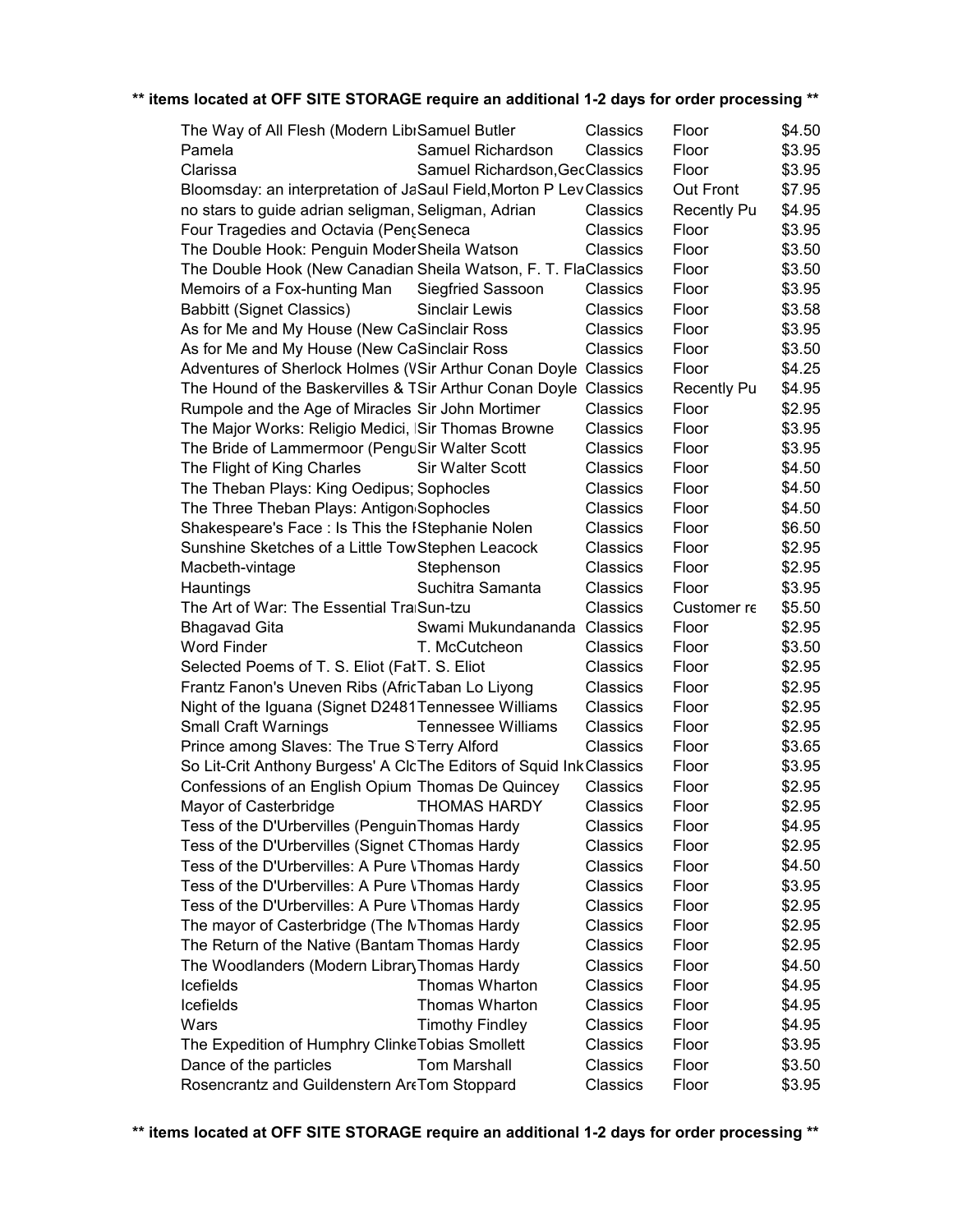|         | Dry Lips Oughta Move to KapuskaTomson Highway                  |                              | Classics        | Floor              | \$4.50 |
|---------|----------------------------------------------------------------|------------------------------|-----------------|--------------------|--------|
|         | A Hitchcock Reader                                             | Unknown                      | Classics        | Floor              | \$5.50 |
|         | A Jest of God (Phoenix Fiction) by Unknown                     |                              | Classics        | Floor              | \$2.95 |
|         | A Town Like Alice (New WindmillsUnknown                        |                              | Classics        | Floor              | \$4.95 |
|         | Breathing Fire: Canada's New PotUnknown                        |                              | <b>Classics</b> | Floor              | \$4.95 |
|         | By Leo Tolstoy - The Cossacks an Unknown                       |                              | Classics        | Floor              | \$2.95 |
|         | <b>Charles Dickens</b>                                         | Unknown                      | Classics        | Floor              | \$5.50 |
|         | HOMER'S THE ILIAD NOTES                                        | Unknown                      | Classics        | Floor              | \$2.95 |
|         | JANE AUSTEN'S WORLD                                            | Unknown                      | Classics        | Floor              | \$6.95 |
|         | Merriam-Webster's Encyclopedia (Unknown                        |                              | Classics        | Floor              | \$6.95 |
|         | Poets Between the Wars (New CaUnknown                          |                              | Classics        | Floor              | \$2.95 |
|         | Poets of the Confederation (New (Unknown)                      |                              | Classics        | Floor              | \$2.95 |
|         | Shakespeare Alive!: America's FolUnknown                       |                              | Classics        | Floor              | \$3.95 |
|         | Sons and Lovers: Cole's Notes                                  | Unknown                      | Classics        | Floor              | \$2.25 |
|         | The Best Poems Ever (Scholastic Unknown                        |                              | Classics        | Floor              | \$2.25 |
|         | The Complete English Poems of JUnknown                         |                              | Classics        | Floor              | \$3.95 |
|         | The Homeric Hymns (Focus ClassUnknown                          |                              | Classics        | Floor              | \$3.95 |
|         | The Journey Prize Stories 30: TheUnknown                       |                              | Classics        | Floor              | \$4.95 |
|         | The Norton Anthology of English LUnknown                       |                              | Classics        | Floor              | \$5.95 |
|         |                                                                |                              | Classics        | Floor              | \$5.50 |
|         | The Norton Anthology of English LUnknown                       |                              |                 |                    |        |
|         | The Norton Reader: An Anthology Unknown                        |                              | Classics        | Floor              | \$4.95 |
|         | The Outspoken Princess and The Unknown                         |                              | Classics        | Floor              | \$6.50 |
|         | The Prophet                                                    | Unknown                      | Classics        | Floor              | \$3.50 |
|         | Theatre of Tennessee Williams, VUnknown                        |                              | Classics        | Floor              | \$3.50 |
|         | <b>Treasure Island</b>                                         | Unknown                      | Classics        | Floor              | \$5.95 |
|         | W. B. Yeats: Selected Poetry                                   | Unknown                      | Classics        | Floor              | \$2.95 |
|         | Zen Flesh, Zen Bones: A CollectioUnknown                       |                              | Classics        | Floor              | \$3.50 |
|         | Naga Path                                                      | Ursula Graham Bower          | Classics        | <b>Recently Pu</b> | \$4.95 |
|         | <b>Oxford World's Classics: Selected Varios Autores</b>        |                              | Classics        | Floor              | \$2.95 |
|         | Les Miserables                                                 | Victor Hugo                  | Classics        | Floor              | \$3.95 |
|         | Les Miserables (Movie Tie-In)                                  | Victor Hugo                  | Classics        | Floor              | \$5.95 |
| ~~NEW~~ | Les Miserables: Abridged                                       | Victor. Hugo                 | Classics        | Floor              | \$3.95 |
|         | Broderie Anglaise (English and FriViolet Trefusis              |                              | Classics        | Floor              | \$3.25 |
|         | Mrs Dalloway (Oxford World's Cla: Virginia Woolf               |                              | <b>Classics</b> | Floor              | \$3.95 |
|         | Mrs. Dalloway: (Penguin Classics Virginia Woolf                |                              | Classics        | Floor              | \$3.50 |
|         | The Voyage Out (Dover Value EdiVirginia Woolf                  |                              | Classics        | Floor              | \$4.50 |
|         | To the Lighthouse                                              | Virginia Woolf               | Classics        | Floor              | \$3.95 |
|         | To the Lighthouse (Wordsworth ClVirginia Woolf                 |                              | Classics        | Floor              | \$2.95 |
|         | Ada, or Ardor: A Family Chronicle Vladimir Nabokov             |                              | Classics        | Floor              | \$5.95 |
|         | Candide and Zadig                                              | Voltaire                     | Classics        | Floor              | \$2.95 |
|         | Who Has Seen The Wind                                          | W. O. Mitchell               | Classics        | Floor              | \$3.95 |
|         | Collected Short Stories: Volume 3W. Somerset MaughamClassics   |                              |                 | Floor              | \$3.50 |
|         | Collected Short Stories: Volume 1 W. Somerset Maugham Classics |                              |                 | Floor              | \$3.50 |
|         | Collected Short Stories: Volume 2W. Somerset Maugham Classics  |                              |                 | Floor              | \$4.50 |
|         | Collected Short Stories: Volume 2W. Somerset Maugham Classics  |                              |                 | Floor              | \$4.50 |
|         | Collected Short Stories: Volume 4 W. Somerset Maugham Classics |                              |                 | Floor              | \$4.50 |
|         | Summing Up                                                     | W. Somerset Maugham Classics |                 | Floor              | \$3.95 |
|         | The Moon And Sixpence                                          | W. Somerset Maugham Classics |                 | Floor              | \$4.50 |
|         | The Razor's Edge                                               | W. Somerset Maugham Classics |                 | Floor              | \$3.95 |
|         |                                                                |                              |                 |                    |        |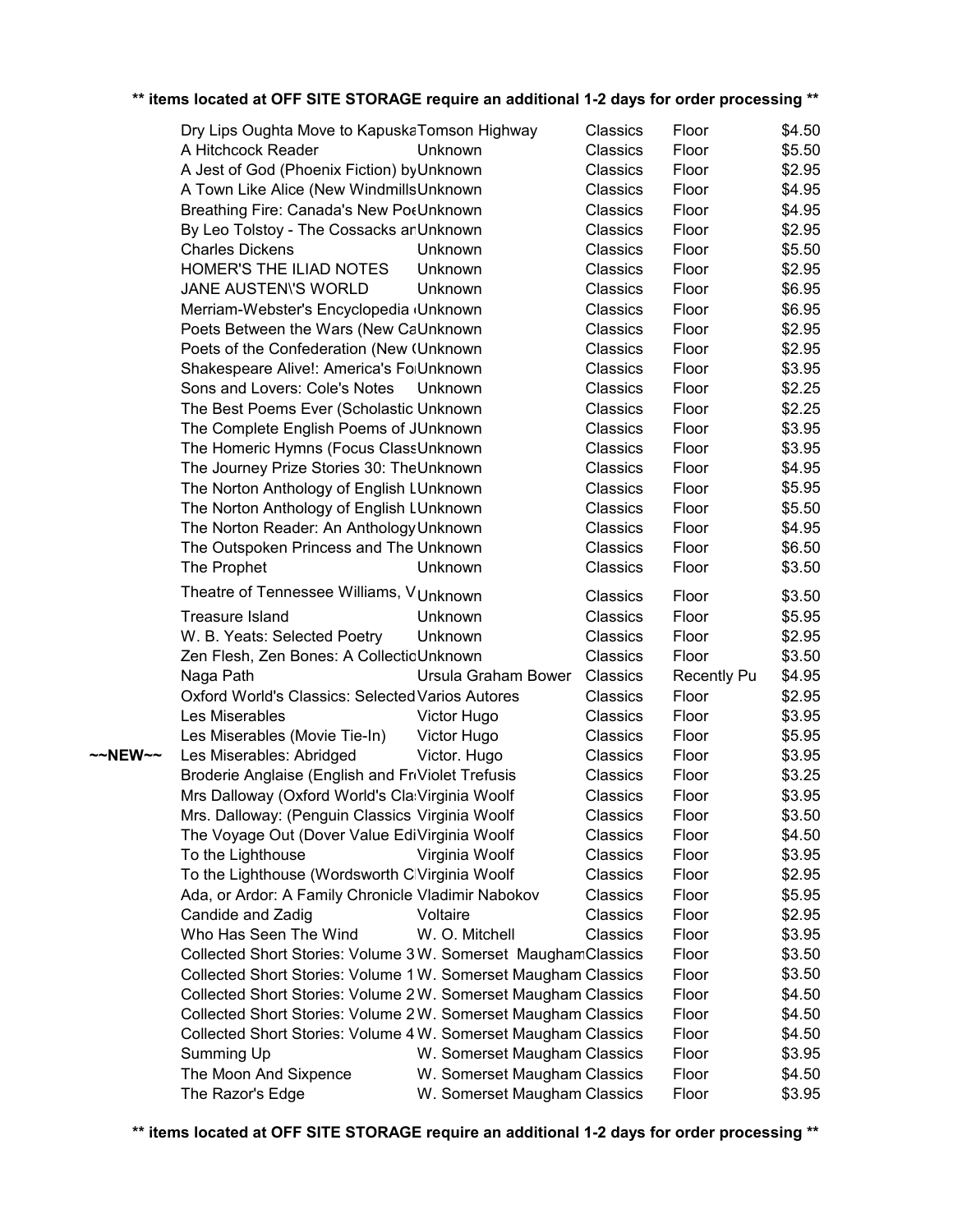| $\sim$ NEW $\sim$ | Ther Razor's Edge                                              | W. Somerset Maugham Classics           |          | Floor              | \$4.95 |
|-------------------|----------------------------------------------------------------|----------------------------------------|----------|--------------------|--------|
|                   | No Name (The World's Classics) W. Wilkie Collins               |                                        | Classics | Floor              | \$3.95 |
|                   | The Black Bonspiel of Willie MacCW.O. Mitchell                 |                                        | Classics | Floor              | \$4.95 |
|                   | The Vanishing Point                                            | W.O. Mitchell                          | Classics | Floor              | \$2.95 |
|                   | Ivanhoe                                                        | <b>WALTER SCOTT</b>                    | Classics | Floor              | \$2.95 |
|                   | Scott's Narrative Poetry.                                      | Walter Scott; A J J RatclClassics      |          | <b>Recently Pu</b> | \$4.95 |
|                   | Sleepy Hollow and other short stolWashington Irving            |                                        | Classics | Floor              | \$3.95 |
|                   | War of the Worlds                                              | Wells, H.G.                            | Classics | Floor              | \$3.95 |
|                   | Whos who in Shakespeare                                        | Wendy Nelson-Cave                      | Classics | Floor              | \$4.95 |
|                   | American Odyssey: Letters & JourWilhelm Reich                  |                                        | Classics | Floor              | \$6.50 |
|                   | The Moonstone                                                  | <b>Wilkie Collins</b>                  | Classics | Floor              | \$2.95 |
|                   | The Moonstone (Oxford World's CWilkie Collins                  |                                        | Classics | Floor              | \$4.50 |
|                   | Hamlet - Coles Notes                                           | <b>William Coles Notes StaClassics</b> |          | Floor              | \$2.50 |
|                   | A Summer of Faulkner: As I Lay DWilliam Faulkner               |                                        | Classics | B8 - Clancy        | \$9.99 |
|                   | Absalom, Absalom! The CorrectecWilliam Faulkner                |                                        | Classics | Floor              | \$4.50 |
|                   | As I Lay Dying: The Corrected Te>William Faulkner              |                                        | Classics | Floor              | \$4.95 |
|                   | Intruder in the Dust                                           | William Faulkner                       | Classics | Floor              | \$2.95 |
|                   | Caleb Williams (Penguin Classics) William Godwin               |                                        | Classics | Floor              | \$4.50 |
|                   | <b>Pincher Martin</b>                                          | William Golding                        | Classics | Floor              | \$4.50 |
|                   | The Wasps Of Aristophanes: WithWilliam Joseph Myles SiClassics |                                        |          | Floor              | \$2.50 |
|                   | Vision of Piers Plowman (EverymaWilliam Langland               |                                        | Classics | Floor              | \$3.95 |
|                   | <b>Vanity Fair</b>                                             | William M. Thackeray                   | Classics | Floor              | \$4.95 |
|                   | All's Well That Ends Well (Shakes William Shakespeare          |                                        | Classics | Floor              | \$2.95 |
|                   | Antony and Cleopatra                                           | William Shakespeare                    | Classics | Floor              | \$2.25 |
|                   | Antony and Cleopatra (Arden ShalWilliam Shakespeare            |                                        | Classics | Floor              | \$4.95 |
|                   | Antony and Cleopatra (Folger ShaWilliam Shakespeare            |                                        | Classics | Floor              | \$3.50 |
|                   | As You Like It (The Shakespeare William Shakespeare            |                                        | Classics | Floor              | \$4.95 |
|                   | Coles Notes - Julius Caesar                                    | William Shakespeare                    | Classics | Floor              | \$2.50 |
|                   | Complete Works of William ShakeWilliam Shakespeare             |                                        | Classics | Floor              | \$5.95 |
|                   | Hamlet (Penguin) (Shakespeare, IWilliam Shakespeare            |                                        | Classics | Floor              | \$2.95 |
|                   | Hamlet (Shakespeare, Pelican) William Shakespeare              |                                        | Classics | Floor              | \$2.95 |
|                   | Henry VI, Part 3 (The New Pengui William Shakespeare           |                                        | Classics | Floor              | \$2.50 |
|                   | King Henry V (3rd Series)                                      | William Shakespeare                    | Classics | Floor              | \$4.95 |
|                   | Love's Labour's Lost (The Arden SWilliam Shakespeare           |                                        | Classics | Floor              | \$4.95 |
|                   | Macbeth (Coles Notes)                                          | <b>William Shakespeare</b>             | Classics | Floor              | \$1.50 |
|                   | Measure for Measure (Arden ShalWilliam Shakespeare             |                                        | Classics | Floor              | \$4.95 |
|                   | Merchant of Venice                                             | William Shakespeare                    | Classics | Floor              | \$2.50 |
|                   | Othello                                                        | William Shakespeare                    | Classics | Floor              | \$3.95 |
|                   | <b>OTHELLO</b>                                                 | William Shakespeare                    | Classics | Floor              | \$2.50 |
|                   | Othello (Applause Books)                                       | William Shakespeare                    | Classics | Floor              | \$4.50 |
|                   | Richard III (Folger Shakespeare LiWilliam Shakespeare          |                                        | Classics | Floor              | \$3.50 |
|                   | Richard III (Penguin) (ShakespearWilliam Shakespeare           |                                        | Classics | Floor              | \$2.95 |
|                   | Romeo and Juliet (Folger Shakes; William Shakespeare           |                                        | Classics | Floor              | \$3.95 |
|                   | Soliloquies                                                    | William Shakespeare                    | Classics | Floor              | \$4.95 |
|                   | The History of King Lear (Oxford SWilliam Shakespeare          |                                        | Classics | Floor              | \$4.25 |
|                   | The History Plays: An Illustrated EWilliam Shakespeare         |                                        | Classics | Floor              | \$6.95 |
|                   | The Merchant of Venice (Arden SIWilliam Shakespeare            |                                        | Classics | Floor              | \$4.95 |
|                   | The Merchant of Venice (Stratford William Shakespeare          |                                        | Classics | Floor              | \$4.95 |
|                   | The Tempest (Modern Library Cla William Shakespeare            |                                        | Classics | Floor              | \$4.95 |